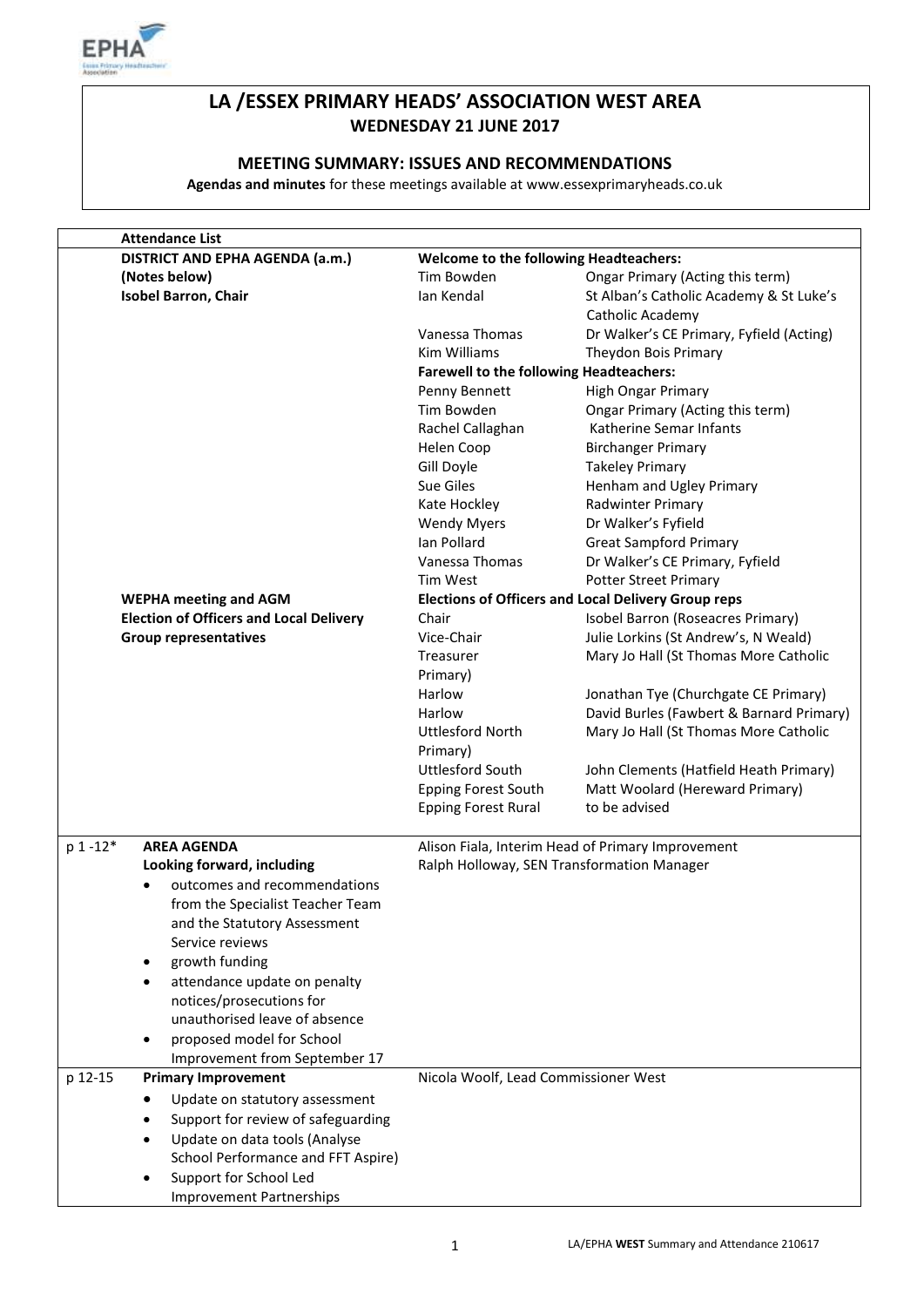

| p 16-19       | <b>General Data Protection Regulations</b><br><b>Briefing</b>                                                         | Lauri Almond, Information Governance Services |                                                                 |
|---------------|-----------------------------------------------------------------------------------------------------------------------|-----------------------------------------------|-----------------------------------------------------------------|
| P 19-         | Key dates                                                                                                             |                                               | WEST meetings with the Local Authority officers 2017/18 -at The |
| 20            |                                                                                                                       |                                               | <b>Stansted Centre (Weston Homes Business Centre) Takeley</b>   |
|               |                                                                                                                       | Wednesday 15 November 2017                    |                                                                 |
|               |                                                                                                                       | Wednesday 28 February 2018                    |                                                                 |
|               |                                                                                                                       | Wednesday 20 June 2018                        |                                                                 |
|               |                                                                                                                       |                                               | <b>Deputy Headteachers' Annual Conference 2017</b>              |
|               |                                                                                                                       |                                               | Friday 6 October 2017 Weston Homes Community Stadium            |
|               |                                                                                                                       | <b>Headteachers' Annual Conference 2018</b>   |                                                                 |
|               |                                                                                                                       | Friday 23 March 2018                          | Stock Brook Country Club, Nr Billericay                         |
| Headteachers. | *Page numbers refer to the full minutes (posted on the website) of the Summer term Area meetings with LA Officers and |                                               |                                                                 |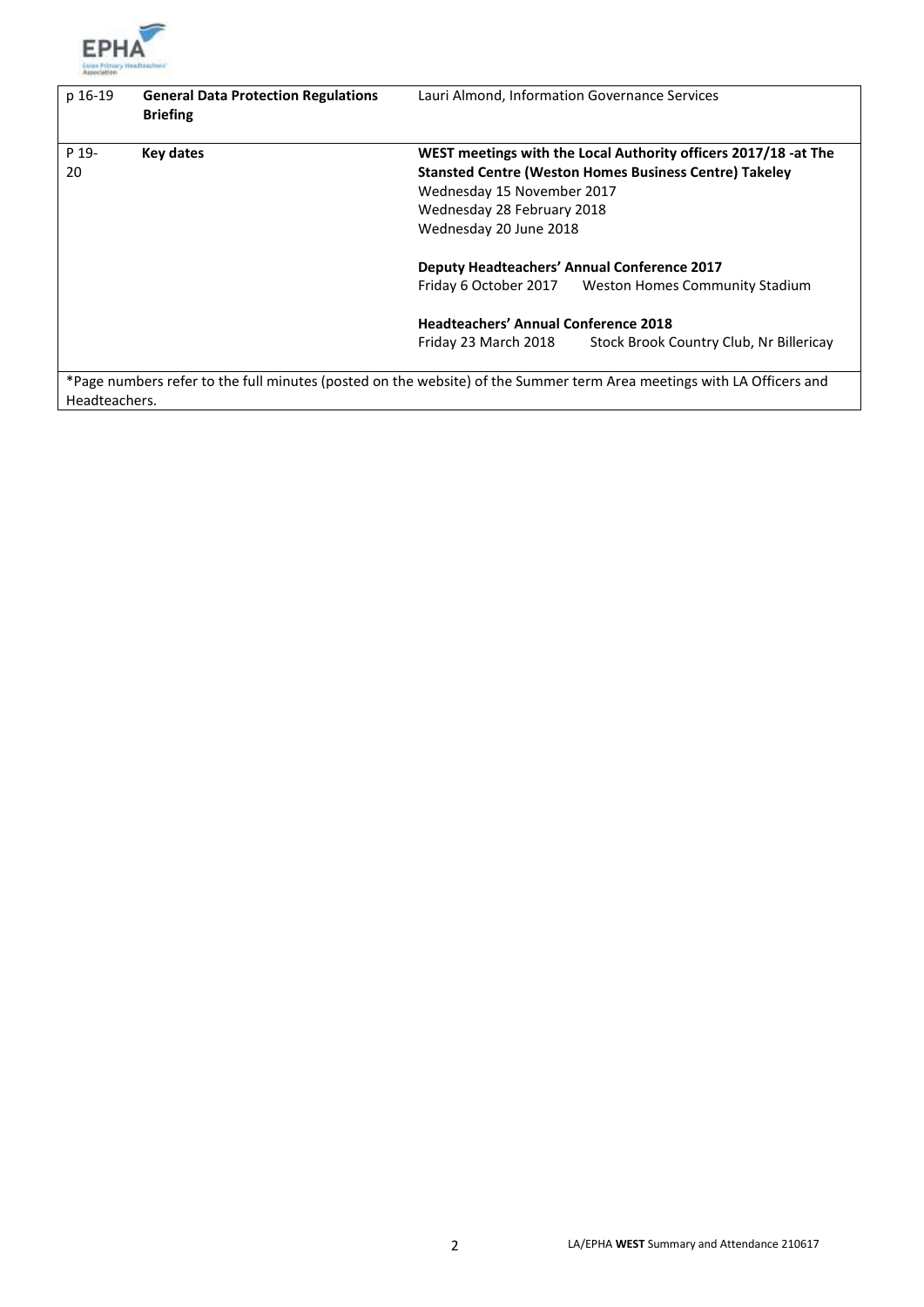

## **LA /ESSEX PRIMARY HEADS' ASSOCIATION WEST AREA AREA MEETING WEDNESDAY 21 JUNE 2017 ATTENDANCE**

#### **Present**

Jonathan Furness Lawrence Garside

### **In Attendance Apologies**

Nicola Woolf Lead Strategic

Cathie Bonich SEC (West)

Dale Bateman Coopersale & Theydon Claire Jackman Great Easton Primary Isobel Barron Roseacres Primary West Chair Tim Bowden **Company Company** Cucy Mawson Stebbing Primary David Burles Fawbert & Barnard UNDL Primary Rachel Callaghan Katherine Semar Infants Julie Puxley Katherine Semar Infants Michael Clark **Roydon Primary Colin Raraty** Rodings Primary Vicky Early **Harlowbury Primary Linda Reid** Elsenham CE Primary Mary Evans The Henry Moore Primary David Rogers Bentfield Primary Ivy Chimneys Primary Felsted Primary Elizabeth Gelston The Downs Primary Sonia Strickland Clare Griffiths Dunmow St Mary's CE Primary Louise Gurney Debden CE Primary Emma Vincent RA Butler Academies

Ian Kendal Alison Kerrell Bernie Miele Christine Peden

Rob Aiken **Hatfield Heath Primary** Kate Hockley **Radwinter CE Primary** St Alban's/St Luke's C Primary Great Bardfield Primary Emma Bloomfield Purford Green Academy Janet Matthews William Martin I & J Schools Tany's Dell Primary Pear Tree Mead Primary Sonia Strickland St Mary's Hatfield Broad Oak/ Little Hallingbury

Peter Tidmarsh St John's CE Primary

Mary Jo Hall St Thomas More C Primary Christine Tonkins St Mary's CE Primary, Stansted Victoria Haylock Nazeing Primary Veronica Wallace Staples Road Pirmary Kevin Watts Great Dunmow Primary Matt Woolard **Hereward Primary** Kim Williams Theydon Bois Primary

Pam Langmead EPHA Professional Officer Clare Kershaw Director of Education Nigel Hookway **EPHA Executive Director** Julie Lorkins St Andrew's CE Primary Ann Grisley Limes Farm Infants Gina Bailey St James CE Primary **LA Officers CALCE ACCES LA Officers Natalie Marris Buckhurst Hill Primary** 

Alison Fiala Primary Improvement Ralph Holloway SEN Transformation Manager Brian Shaw Active Essex Lauri Almond Information Governance

Commissioner West

Note: If your attendance or apologies have not been noted please contact the EPHA Professional Officer at [pam@langmead.me.uk](mailto:pam@langmead.me.uk) for amendment.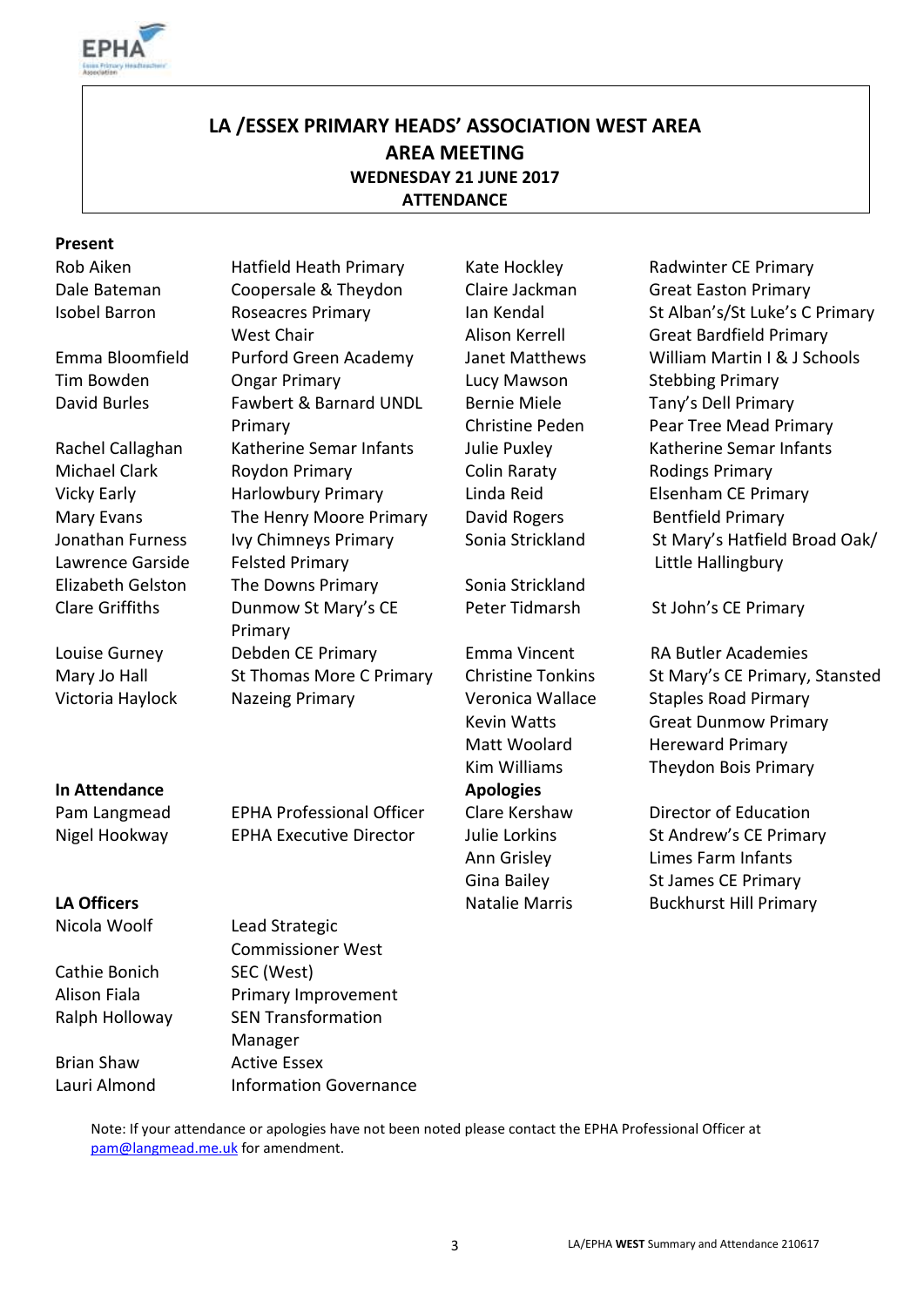

#### **WEST EPHA AREA MEETING MINUTES 21 June 2017**

#### **1. Isobel Barron, the West Area Chair welcomed headteachers to the meeting.**

| <b>Welcome to the following Headteachers:</b>            |
|----------------------------------------------------------|
| Ongar Primary (Acting this term)                         |
| St Alban's Catholic Academy & St Luke's Catholic Academy |
| Dr Walker's CE Primary, Fyfield (Acting this term)       |
| Theydon Bois Primary                                     |
| <b>Farewell to the following Headteachers:</b>           |
| <b>High Ongar Primary</b>                                |
| Ongar Primary (Acting this term)                         |
| Katherine Semar Infants                                  |
| <b>Birchanger Primary</b>                                |
| <b>Takeley Primary</b>                                   |
| Henham and Ugley Primary                                 |
| <b>Radwinter Primary</b>                                 |
| Dr Walker's Fyfield                                      |
| <b>Great Sampford Primary</b>                            |
| Dr Walker's CE Primary, Fyfield                          |
| <b>Potter Street Primary</b>                             |
|                                                          |

#### **2. WEPHA ANNUAL GENERAL MEETING**

#### **a) CHAIR'S REPORT**

Isobel Barron, Chair of West EPHA, gave the following report.

#### **Review of the year**

What a year! Never has education been such a changeable feast, or under so much financial pressure. Retention of good staff and head teachers has become a major issue, and this year, more than most, we have seen the departure of many head teacher colleagues taking early retirement or have just decided that headship is no longer for them and 'thrown in the towel'.

This year we have had 'just a couple of things' thrown at us!

- An increasingly fragmented education landscape;
- White and green papers that never really happened;
- The departure of Michael Wilshaw and the arrival of Amanda Spielman a much quieter Ofsted lead – and they even stuck to their promise not to change the framework;
- However, increased accountability and responsibility for headteachers, too often not directly associated with teaching and learning;
- A shrinking local authority which continues to restructure to reflect its reduced funding;
- Consultations that may or may not come to anything National Funding Formula, primary assessment, forced academisation - who knows?
- Shrinking budgets and the difficult decisions that come with less funding;

Where did the baseline go? What has happened to the interim assessment frameworks – is still fair to call them interim when they have been used for more than a year? A new education secretary and prime minister and then a general election u turn.

Safeguarding, safeguarding, safeguarding – seems to have been the key message this year. However, gaining some clarity amongst the confusion of mixed advice on record keeping didn't help in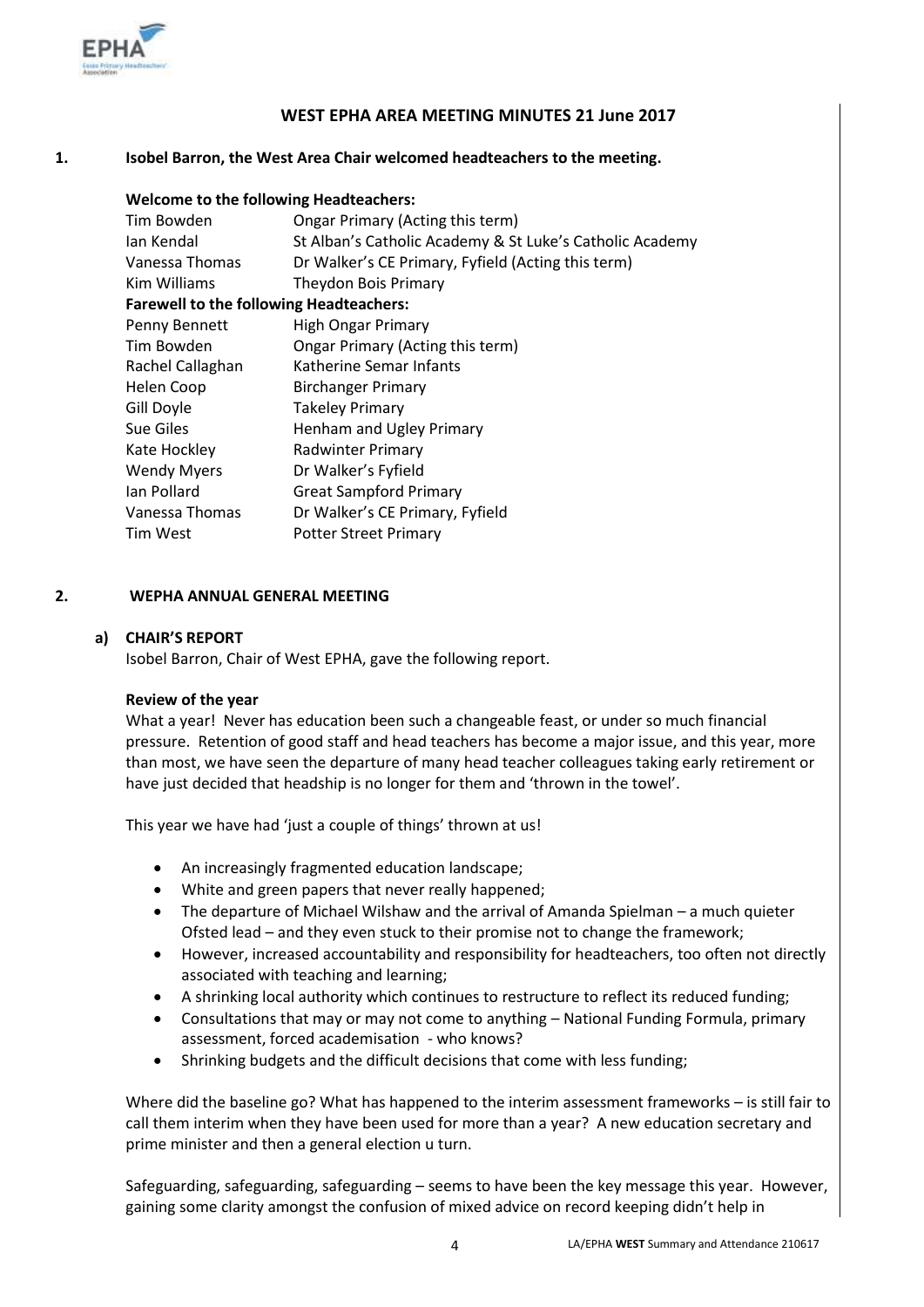

developing the required 'robust system'. An item we shall no doubt return to next year.

Staffing issues have played very heavily on our minds in the recruitment of quality staff. Where will we get them from- not just now but in the future as highly respected universities such as Homerton are handing places back to the DfE as they are not able to recruit trainees. A very worrying situation indeed.

Somewhere along the way we have also lost our RSC to an academy chain. I wonder what prompted that?

AND let's not forget the National Funding Formula!!!

With such high accountability and responsibility, as well as the significant challenges we face on a daily basis, why do we do it? Why do we carry on? … because we want to make a difference to children's lives – as they do to ours each day.

As Nick Hutchings (North East Chair shared), when he asked a child…

What do you enjoy about writing? And they replied: 'It helps me with my vocabulisation' What a wonderful new word.

Or the children that respond to the question: Who is in charge of keeping children safe in this school?

With

'The cook?'

#### **What is to come in 17/18?**

If America can elect Trump, **and with the amount of u- turns and change it is difficult to predict…**the possibilities are endless! Could it be…

- **•** Grammars
- Academies
- More coasting schools
- A new Education White Paper
- The loss of Key Stage 1 SATs
- The introduction of a new national baseline
- Final ideas on the National Funding Formula
- The dreaded GDPR
- Training every teacher to be a mental health worker!
- What of supervision for head teachers? The shrinking of the teaching and leadership workforce as the pressure begins to bite…

Who knows?

But in the words of Theresa May 'enough is enough!'

#### **My thoughts**

So; considering all of this it's no wonder several heads have decided their time has come to move on to early retirement of leaving head ship altogether this year.

For those of us who are left behind…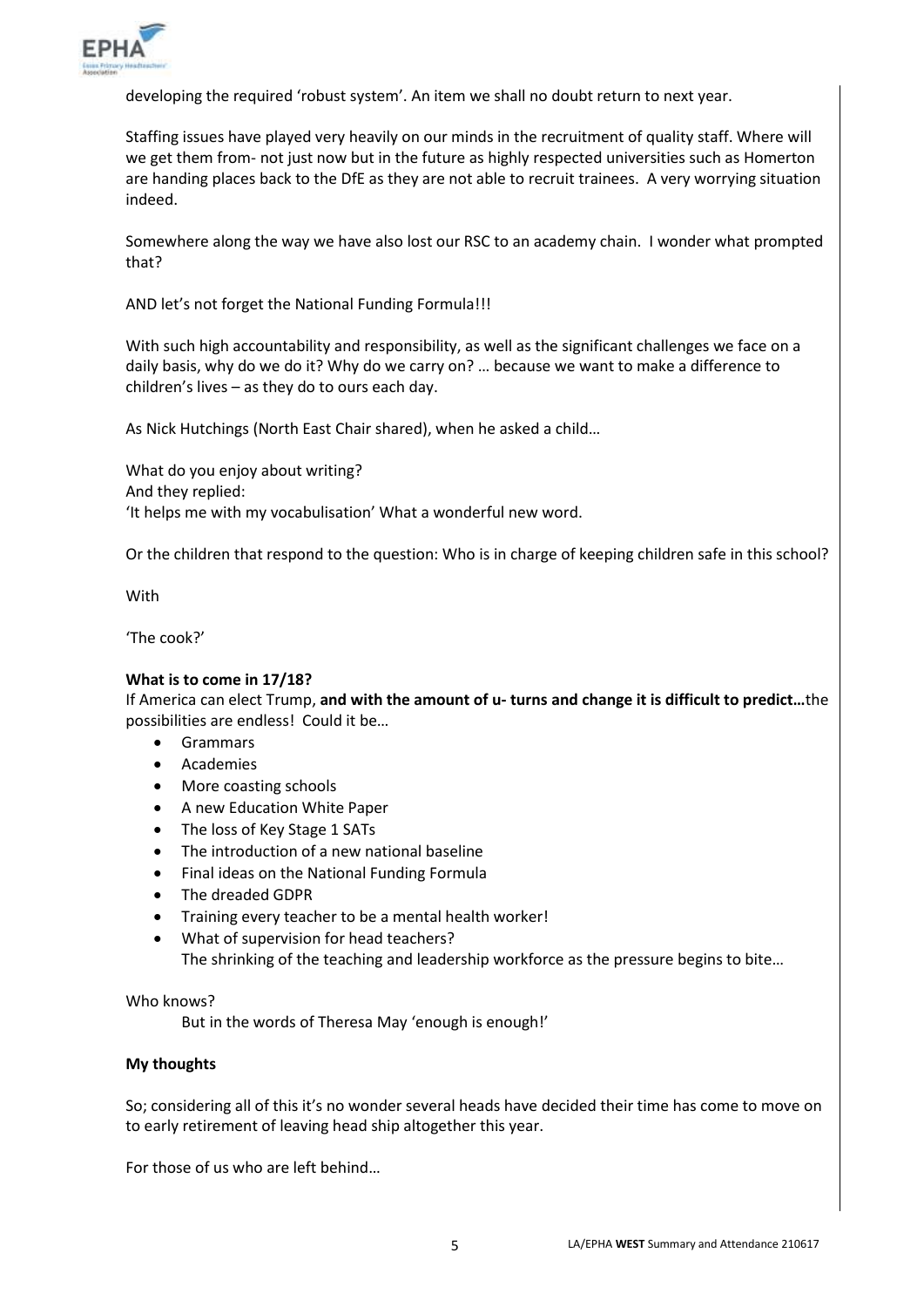

EPHA will continue to support us all on this journey of belief… of balance.

EPHA will continue to work on your behalf, bringing you together to solve issues, to allow your voice to be heard, through representation at EPHA exec meetings with the LA, DFE and Regional commissioner, as well as through the termly meetings and area representative. I would like to thank all the area reps and particularly Pam and Nigel for the work that they do to support EPHA and keep the association running so smoothly.

May luck and good judgement be on our side.- supported by positive collaboration and partnership.

'We're in it together' and it is only by standing together that we remain strong- in character, conviction and commitment to do what we believe is right for OUR children.

At the heads conference this year the key note speaker Sir John Jones was uplifting and inspiring. He as we do, recognise that daily we deal with the many challenges of the job however, we still need to focus on the positives, the achievements and real successes of our own schools and learn to pace ourselves.

We need to look after our own wellbeing as no one else is going to do this for us. We need to be the instruments of change and be role models to others. I, more than anyone understand how it is easier said than done, but we do need to walk the walk as well as talk the talk. Or, taking a leaf out of Sir John Jones book….stop- breathe- walk –SING- … Moon River….

Viv Grant- coaching for the soul- For me in my headship journey- 1<sup>st</sup> headship song- 'I will survive'... later down the line- 2<sup>nd</sup>/3<sup>rd</sup>- to remind myself 'I'm so happy!!!!'... 4<sup>th</sup> headship....'I'm only human after all!' … and after hearing the input from today.. another one to add to my repertoire… 'I'm still standing …!'

I am incredibly proud to chair this group and I know that you have the children's interests at the heart of what you do.

Have a brilliant break and with a glass of prosecco in your hand, relax and reflect on your successes this year, pat yourself on the back and say 'Well done, I did it!'

#### **b) ELECTION OF OFFICERS AND LOCAL DELIVERY GROUP REPRESENTATIVES**

#### **Elections of Officers and Local Delivery Group reps**

| Chair                      | Isobel Barron (Roseacres Primary)              |
|----------------------------|------------------------------------------------|
| Vice-Chair                 | Julie Lorkins (St Andrew's, N Weald)           |
| <b>Treasurer</b>           | Mary Jo Hall (St Thomas More Catholic Primary) |
| Harlow                     | Jonathan Tye (Churchgate CE Primary)           |
| Harlow                     | David Burles (Fawbert & Barnard Primary)       |
| <b>Uttlesford North</b>    | Mary Jo Hall (St Thomas More Catholic Primary) |
| Uttlesford South           | John Clements (Hatfield Heath Primary)         |
| <b>Epping Forest South</b> | Matt Woolard (Hereward Primary)                |
| <b>Epping Forest Rural</b> | to be advised                                  |

The officers and Local Delivery Group representatives were thanked for the hard work that they do on behalf of headteachers in the West Area and for agreeing to continue in their roles or taking on new positions.

**c) The Summer term EPHA newsletter**, including dates for the 2017/18 school year, was circulated to headteachers at the meeting -these can also be found on the Newsletter page of the EPHA website [www.essexprimaryheads.co.uk.](http://www.essexprimaryheads.co.uk/)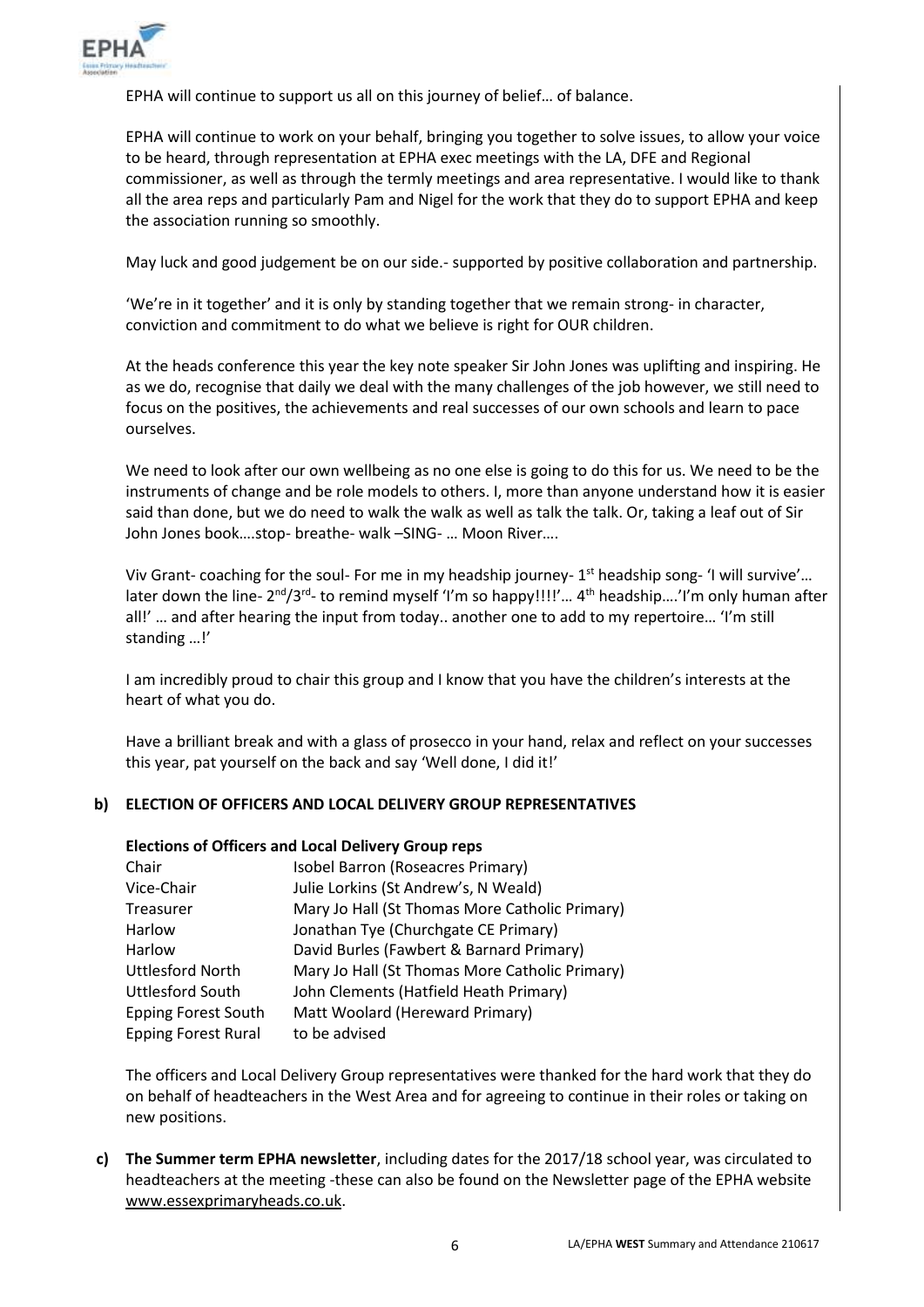

#### **d) EPHA Annual Subscription**

As agreed at the summer term meetings in 2015, funding for EPHA will no longer be through subscription, but will be top-sliced from the Delegated Schools Grant. Area meetings will continue to be "free" to all primary headteachers, as will the website, headteacher briefings and advice and support from the Professional Officer and Executive Director.

#### **e) Conferences**

Headteachers were reminded that the Deputy Headteachers' conference will be held on Friday 6 October 2017 at the Weston Homes Community Stadium (key note speakers Andrew Hall and Sir John Jones) and next year's annual Headteachers' conference will be held on Friday 23 March 2018 at Stock Brook Country Club.

The programme and booking form for the Deputy Conference will be posted to schools at the end of June.

#### **f) Recruitment and retention survey**

Headteachers were asked to complete a survey about current recruitment and retention in their schools, and also their engagement and the impact of the strategies introduced by the Recruitment and Retention Task and Finish Group.

The outcomes of the survey have been collated and are included as an appendix to these minutes.

#### **g) Future structure for area meetings**

The EPHA Executive is considering changing the structure of area meetings, to reduce them to half days, with or without lunch. (The latter option would save a significant amount of funding). This is because the afternoon sessions are often poorly attended, despite booking a number of presenters. It is increasingly the case that many headteachers find it difficult to be out of their school for a whole day.

West heads were asked for their opinion.

- There was unanimous agreement that the meetings should be half a day.
- The majority of heads wanted to have lunch provided.

#### **4. FUTURE DATES**

**WEST meetings with the Local Authority officers 2017/18 -at The Stansted Centre (Weston Homes Business Centre) Takeley** 

Wednesday 15 November 2017 Wednesday 28 February 2018 Wednesday 20 June 2018

#### **Deputy Headteachers' Annual Conference 2017**

Friday 6 October 2017 Weston Homes Community Stadium **Headteachers' Annual Conference 2018** Friday 23 March 2018 Stock Brook Country Club, Nr Billericay

#### **ASP/Inspection dashboard training**

| $9.30$ am $-11.30$ am | <b>Great Hallingbury Manor</b>   |
|-----------------------|----------------------------------|
| 1.30 pm $-$ 3.30 am   | Weston Homes Stadium, Colchester |
| 5.00 pm $- 7.00$ am   | Weston Homes Stadium, Colchester |
| $9.30$ am $-11.30$ am | Holiday Inn, Basildon            |
| 1.30 pm $-$ 3.30 am   | Lion Inn, Boreham                |
|                       |                                  |

Please let Pam Langmead know if you would like a place.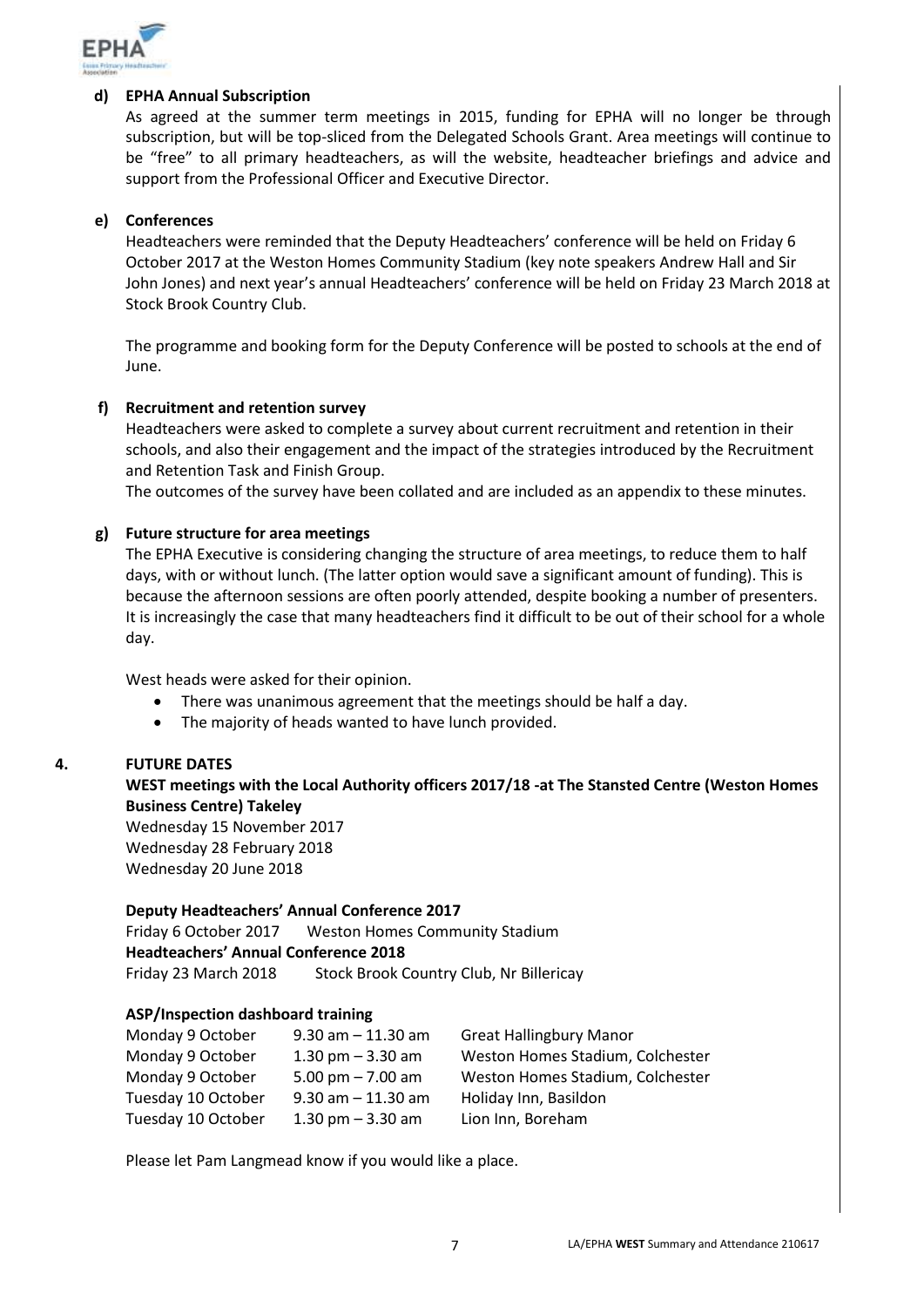

# **Appendix 1 – Recruitment and Retention questionnaire – June 2017**

| Number of responses - total number from primary, infant and junior schools |            |      |     |
|----------------------------------------------------------------------------|------------|------|-----|
| South                                                                      | North East | West | Mid |
| 33                                                                         | 17         |      | 25  |

|              | Number of teachers leaving in July $-$ and reason                                                                                                           |
|--------------|-------------------------------------------------------------------------------------------------------------------------------------------------------------|
| South        | $2 - 1$ going to private sector/1 education to part-time<br>$\bullet$                                                                                       |
|              | 2 - 1 leaving profession (pre-capability)/1 moving to another school offering more<br>money                                                                 |
|              | 6 class teachers - out of 9!!! 2 contracts not renewed as not good enough, 1<br>$\bullet$                                                                   |
|              | relocation, 2 time to move on, 1 returning to old school (not very clear reason).<br>$2 - 1$ retirement/1 relocation                                        |
|              | $\bullet$<br>4 - 2 on long term supply, contract ending/1 moving out of Essex/ 1 moving into<br>$\bullet$                                                   |
|              | secondary education                                                                                                                                         |
|              | 1.5 teacher vacancies<br>٠                                                                                                                                  |
|              | 1 – greater opportunities in a large (5 form entry) school<br>$\bullet$                                                                                     |
|              | 1 – promotion to SEN adviser in Essex<br>٠                                                                                                                  |
|              | $2 - 1$ retiring/1 moving out of area<br>$\bullet$                                                                                                          |
|              | 3 - co-head leaving education/Deputy - headship appointment/NQT 1 year<br>٠<br>contract and capability issues                                               |
|              | $2 - 1$ moving to China to teach/1 moving into private sector<br>٠                                                                                          |
|              | 4 - 1 unknown reason, 1 moving to Devon, 2 moving to different schools<br>٠                                                                                 |
|              | 1 - leaving profession, ill health<br>٠                                                                                                                     |
|              | $3 - 2$ to go travelling/1 wants to work in a special school<br>٠                                                                                           |
|              | 1 moving out of Essex<br>$\bullet$                                                                                                                          |
|              | $3 - 1$ promoted to headship/1 promoted to DHT/1 moving to special school<br>٠                                                                              |
|              | 6 - 2 relocating (Billericay and Colchester)/1 moving to private school/1 leaving<br>$\bullet$                                                              |
|              | profession to have more time for family/1 leaving teaching to be a new parent/1                                                                             |
|              | moving to Southend school to be nearer home.                                                                                                                |
|              | $5 - 1$ leaving/4 maternities<br>$\bullet$                                                                                                                  |
|              | 3 maternities<br>٠                                                                                                                                          |
|              | $2 - 1$ relocating to Midlands/1 maternity<br>$\bullet$<br>3 teachers left in Feb, March and May - capability. 1 part-time teaching leaving in<br>$\bullet$ |
|              | July to gain KS1 experience.                                                                                                                                |
| <b>North</b> | 0 (several schools)<br>$\bullet$                                                                                                                            |
| East         | 4 - 1 retirement, 1 early retirement, 1 career change, 1 promotion<br>٠                                                                                     |
|              | 5 - 2 NQTs moving, 1 teacher leaving profession, 2 teachers moving to different<br>county - using a supply teacher in Year 1                                |
|              | 5 - EYFS retiring, Yr 2 OTT relocating to London, Yr 3 OTT relocating to London, Yr4<br>٠                                                                   |
|              | moving to Oman, Yr5 supply teacher wanting less responsibility, moving to Europe.                                                                           |
|              | 3 (2 are SLT) 1 promotion/1 stress/1 abroad<br>$\bullet$                                                                                                    |
|              | $4 - 3$ moving to other schools/1 returning to higher education<br>٠                                                                                        |
|              | 2 teachers going on maternity leave - I only have 4 in total!                                                                                               |
|              | $6 - 1$ capability/1 to be closer to home with new baby/1 promotion/1 maternity                                                                             |
|              | leave/2 retiring                                                                                                                                            |
|              | 2-1 to work part-time/performance/1 on long term supply from a supply agency.                                                                               |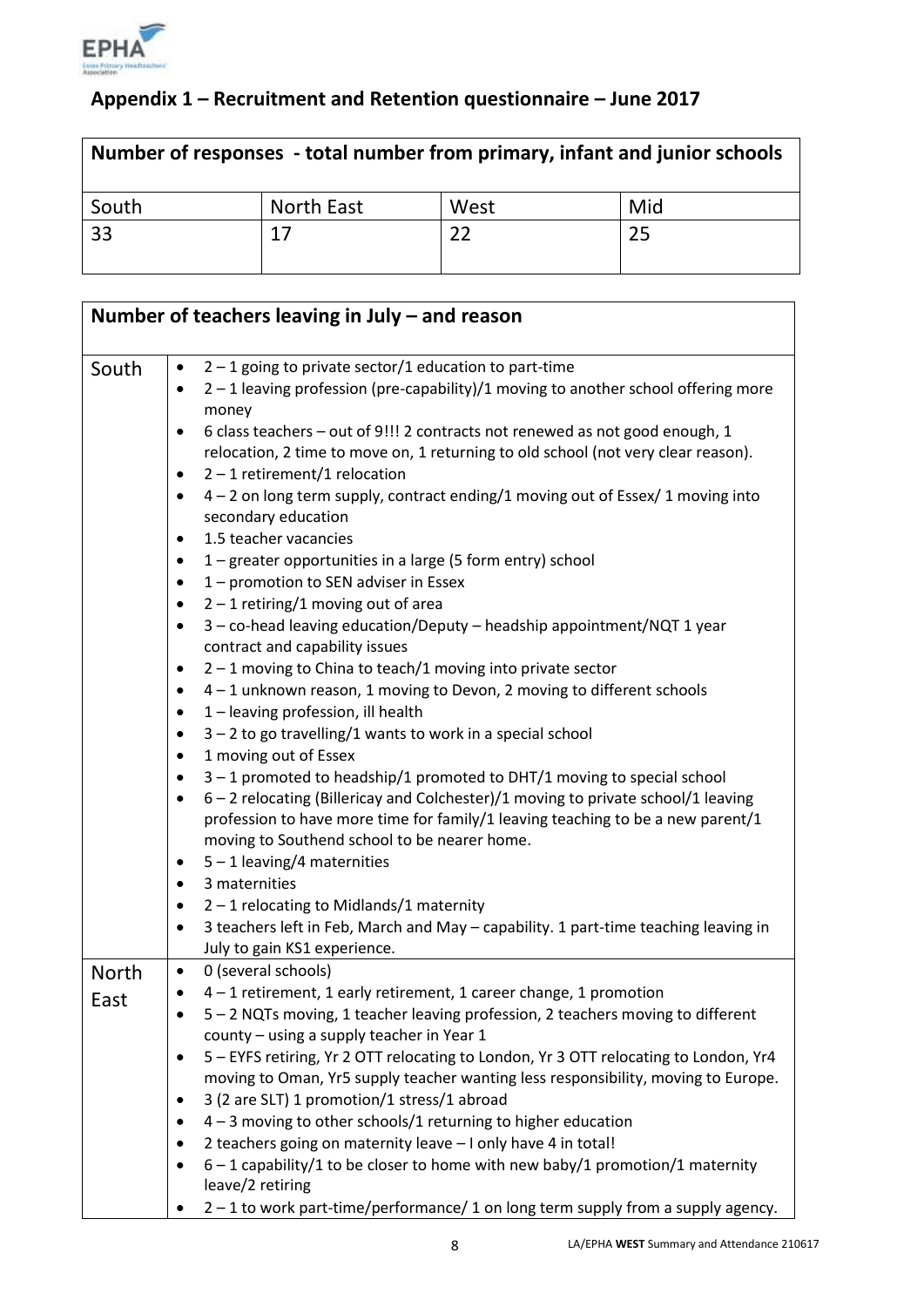

|      | 3.5 - 2 moving because of partner's job/1 retirement/.5 to a different school<br>$\bullet$                                                                                                                                                                                                                                                                                                                        |  |  |
|------|-------------------------------------------------------------------------------------------------------------------------------------------------------------------------------------------------------------------------------------------------------------------------------------------------------------------------------------------------------------------------------------------------------------------|--|--|
|      | 1 retirement - (DHT)                                                                                                                                                                                                                                                                                                                                                                                              |  |  |
|      | 5 - 2 NQTs relocating/3 maternity leave                                                                                                                                                                                                                                                                                                                                                                           |  |  |
| West | $4 + 2$ maternity<br>$\bullet$                                                                                                                                                                                                                                                                                                                                                                                    |  |  |
|      | 6 in total Year 5 teacher<br>Moving to work in an Independent School in Hong Kong<br>$\bullet$<br>Promotion - relocation out of area -housing costs etc<br>Year 3 teacher<br>Moving to work in a school closer to home<br>Year 2 teacher<br>Workload - wants to achieve better work/life balance<br>Year 4 teacher<br>$AHT -$<br>Maternity<br>SEND Co - Maternity                                                 |  |  |
|      | 3 - two for a career break and one relocating to Lancashire<br>$\bullet$                                                                                                                                                                                                                                                                                                                                          |  |  |
|      | 1 - moving on, bigger school, more opportunity, different LA<br>$\bullet$                                                                                                                                                                                                                                                                                                                                         |  |  |
|      | 1 full time - moving to private sector, 1 part time - no reason given<br>$\bullet$                                                                                                                                                                                                                                                                                                                                |  |  |
|      | Senior teacher poached by another school.<br>$\bullet$                                                                                                                                                                                                                                                                                                                                                            |  |  |
|      | 4 - 0.4 music teacher resigned; 0.4 leaving for family reasons; 2 agency staff not<br>$\bullet$<br>using again                                                                                                                                                                                                                                                                                                    |  |  |
|      | $1$ – not renewing contract<br>$\bullet$                                                                                                                                                                                                                                                                                                                                                                          |  |  |
|      | $4 - 3$ retiring, 1 promotion<br>$\bullet$                                                                                                                                                                                                                                                                                                                                                                        |  |  |
|      | 1 - maternity - 6 in the last 5 years, the school has a great number of part time<br>$\bullet$<br>staff to manage.                                                                                                                                                                                                                                                                                                |  |  |
|      | 2 teachers - one moving near home, the other moving to work for a LA (not Essex).<br>$\bullet$                                                                                                                                                                                                                                                                                                                    |  |  |
|      | $2 - 1$ taking a sabbatical year, 1 relocation.<br>$\bullet$                                                                                                                                                                                                                                                                                                                                                      |  |  |
|      | 2 - 1 moving to private sector, 1 going to work as a supply teacher because of<br>$\bullet$<br>worklife balance.                                                                                                                                                                                                                                                                                                  |  |  |
|      | 1 - Taking a year out - travel<br>$\bullet$                                                                                                                                                                                                                                                                                                                                                                       |  |  |
|      | 1 - promotion to Deputy in neighbouring school.<br>$\bullet$                                                                                                                                                                                                                                                                                                                                                      |  |  |
|      | 2 maternity covers<br>$\bullet$                                                                                                                                                                                                                                                                                                                                                                                   |  |  |
|      | $2 - 1$ maternity, 1 promotion.<br>$\bullet$                                                                                                                                                                                                                                                                                                                                                                      |  |  |
|      | 2 moving to schools closer to their homes.<br>$\bullet$                                                                                                                                                                                                                                                                                                                                                           |  |  |
|      | 4 in total - 1 EYFS contracted 1 year to teach bulge class, 1 wanted SENCo post so<br>٠                                                                                                                                                                                                                                                                                                                           |  |  |
|      | moving on, 2 CPD opportunities.                                                                                                                                                                                                                                                                                                                                                                                   |  |  |
| Mid  | 3 teachers leaving in total.<br>$\bullet$                                                                                                                                                                                                                                                                                                                                                                         |  |  |
|      | 1 linked to maternity cover / Other two teachers work part-time – one resigned<br>because they want a new challenge and to work full time and the other covered<br>PPA 2 days a week teaching French and wants to revert back to supply teaching.<br>2 teachers are leaving. One teacher went on maternity leave in September and had<br>$\bullet$<br>always intended to leave at the end of her maternity leave. |  |  |
|      | The second teacher was on maternity leave and wanted to come back for 3 days<br>per week. For a number of reasons, we were unable to accommodate this request.                                                                                                                                                                                                                                                    |  |  |
|      | 1-moving closer to home<br>$\bullet$                                                                                                                                                                                                                                                                                                                                                                              |  |  |
|      | $2$ – promotion<br>$\bullet$                                                                                                                                                                                                                                                                                                                                                                                      |  |  |
|      | 2-1 relocated to live in Norfolk in December 2016 but has lodged locally in the week to<br>$\bullet$<br>stay with us until July. Deputy Head has moved into private sector.                                                                                                                                                                                                                                       |  |  |
|      | $1$ – leaving education<br>$\bullet$<br>$1$ – to another school                                                                                                                                                                                                                                                                                                                                                   |  |  |
|      | $\bullet$<br>3-1 leaving the profession, 1 NQT, one moving to private sector, one to a new school.<br>$\bullet$                                                                                                                                                                                                                                                                                                   |  |  |
|      | $3 - 2$ to other schools, 1 stay at home dad<br>$\bullet$                                                                                                                                                                                                                                                                                                                                                         |  |  |
|      | 5 - one promotion to Deputy, 4 due to quality of teaching decisions!<br>$\bullet$                                                                                                                                                                                                                                                                                                                                 |  |  |
|      | 2 - 1 promotion to a different area, 1 temporary no longer required.<br>$\bullet$                                                                                                                                                                                                                                                                                                                                 |  |  |
|      | $2 - 1$ retiring, 1 for family reasons<br>$\bullet$                                                                                                                                                                                                                                                                                                                                                               |  |  |
|      | 3-1 promotion to SENCo, 1 relocating to Scotland, 1 leaving teaching.<br>$\bullet$                                                                                                                                                                                                                                                                                                                                |  |  |
|      | 3 - 1 emigrating, 1 promotion to Deputy, 1 NQT release from contract.<br>$\bullet$                                                                                                                                                                                                                                                                                                                                |  |  |
|      | 3.5 - 1 to relocate to live with boyfriend, 1 to Dubai (Chasing the money), 1 to work in a<br>$\bullet$<br>private school (poached and offered the earth), 1 maternity leave starting autumn.                                                                                                                                                                                                                     |  |  |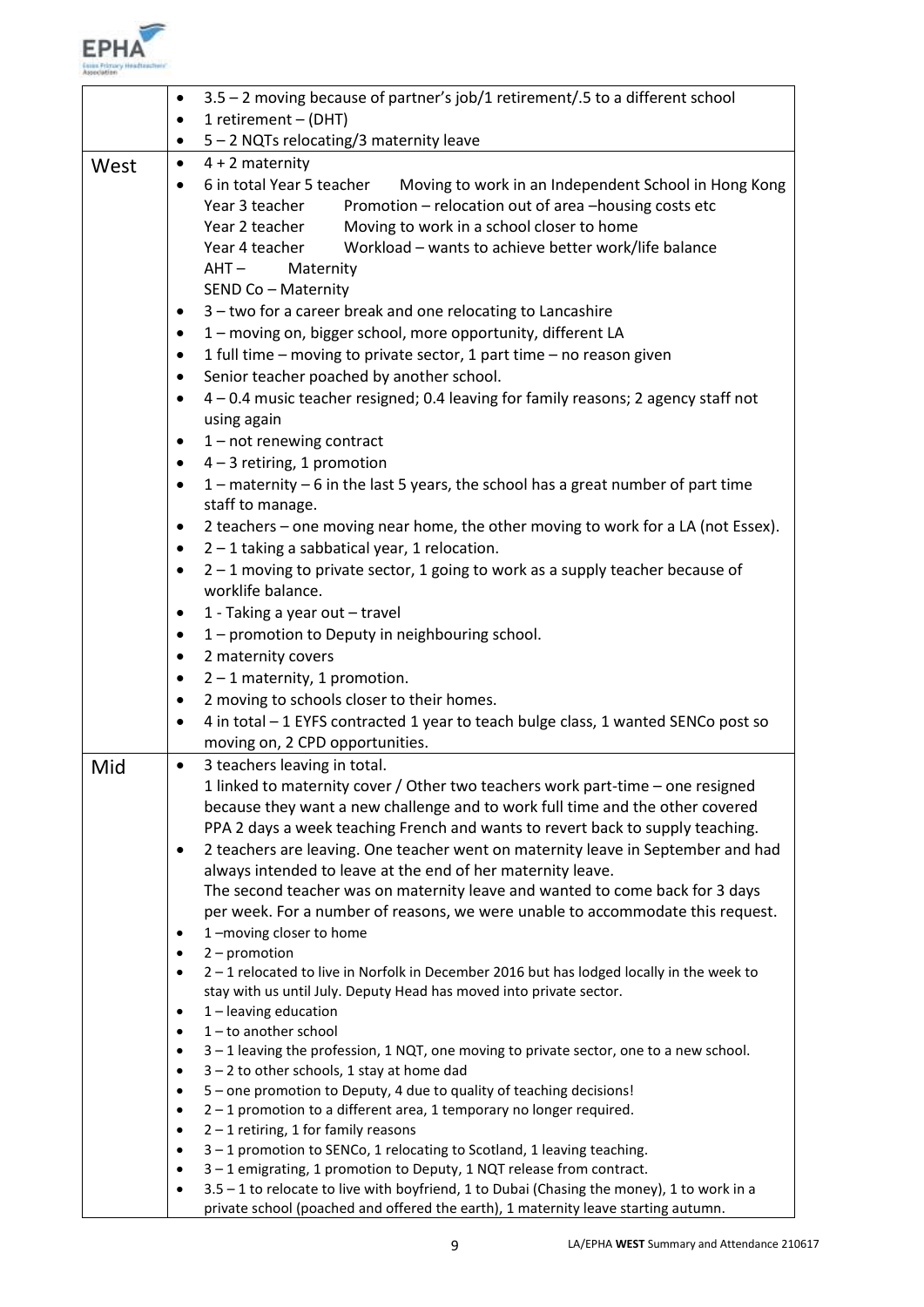

- 3 moving nearer to home traffic chaos on A12 and A120!
- 3 1 retiring and 2 to be closer to home (already lost 2 teachers at Easter journey to

Burnham turned out to be too far)

*Comment*

Significant number moving to private sector.

Some leaving teaching altogether.

Maternity crops up over and over again – plus the challenge of covering leave.

## **Number of class teacher vacancies/temporary cover arrangements from September**

| <b>schreinnei</b>                   |                                       |                                 |                                 |
|-------------------------------------|---------------------------------------|---------------------------------|---------------------------------|
| South                               | <b>North East</b>                     | West                            | Mid                             |
| One FT vacancy                      | One vacancy from                      | 3-I cannot replace any of       | 1 job share in Year 1 is to be  |
| Two                                 | September and one from                | these teachers with a           | covered by two supply           |
| I have a 7 <sup>th</sup> teacher on | January - although may be             | permanent staff member so       | teachers. School has done       |
| maternity leave who I have          | filled by the new term.               | am desperately trying to get    | this for a reason and will be   |
| covered on a short term             |                                       | agency staff. This in itself is | looking to recruit a full time  |
| contract.                           | Neither of 2 vacancies filled         | proving to be extremely         | teacher in January 2018.        |
| One unqualified due to              | yet - 2 rounds of                     | difficult, as there is a        |                                 |
| being unable to find quality        | advertising, 1 <sup>st</sup> round no | definite shortage of agency     | We are interviewing soon        |
| maternity cover.                    | applicants, 2 <sup>nd</sup> round 4   | teachers wanting full-time      | for the one class teacher       |
| 0.4 part time KS1 teacher -         | applicants but only 1                 | work.                           | vacancy we have. If we are      |
| trying to appoint in next few       | suitable, who accepted a              | One not filled                  | not able to appoint then my     |
| weeks                               | permanent place elsewhere.            | None at present, but each       | Deputy Headteacher will         |
| Temporary cover for                 | Now looking at agency CVs.            | term we are managing            | cover 3 days and I will use     |
| maternity leave, covered            | Very difficult, very stressful.       | recruitment issues.             | supply for the other 2 days. I  |
| internally due to tight             |                                       | Two classes covered by          | will advertise the post again   |
| budget.                             | One vacancy currently - Yr4           | agency staff as no quality      | in the autumn term.             |
| Currently 1 unfilled vacancy        |                                       | responses to 3                  | $1$ – one year contract to give |
|                                     | None - but no SENCo                   | advertisements.                 | time to recruit senior          |
|                                     |                                       | $2$ – one due to school         | leader.                         |
|                                     |                                       | expansion.                      | $\mathbf{1}$                    |
|                                     |                                       | $2 - no$ appointments made      | 2 temp teachers until           |
|                                     |                                       | yet for September.              | Christmas requited, due to      |
|                                     |                                       | 1 post still vacant - advert    | maternity leave teachers        |
|                                     |                                       | out at the moment and           | returning.                      |
|                                     |                                       | hope to recruit one year        | None- have managed to fill      |
|                                     |                                       | fixed term.                     | vacancies, but only through     |
|                                     |                                       |                                 | DH taking on class              |
|                                     |                                       |                                 | responsibilities. Another       |
|                                     |                                       |                                 | maternity leave to fill for     |
|                                     |                                       |                                 | February.                       |

|       | Number/quality of applicants for recently advertised posts (if any)                                                                                                                                                                                                                                                                                                                                                                                                                                                                                                                                                                                                                                                                                                                                                     |
|-------|-------------------------------------------------------------------------------------------------------------------------------------------------------------------------------------------------------------------------------------------------------------------------------------------------------------------------------------------------------------------------------------------------------------------------------------------------------------------------------------------------------------------------------------------------------------------------------------------------------------------------------------------------------------------------------------------------------------------------------------------------------------------------------------------------------------------------|
| South | We have struggled to recruit the right people in this academic year and for our<br>$\bullet$<br>EYFS vacancies had to advertise 5 times. Also, we couldn't recruit a Y2 teacher for<br>Spring & Summer terms.<br>1 poor $-$ not qualified<br>٠<br>$1st$ advert – 6 applicants, none shortlisted<br>$\bullet$<br>$2^{nd}$ advert – 10 applicants (including 2 from first round!) – 2 shortlisted and<br>appointed 1<br>$3rd$ advert - 2 applicants - none shortlisted<br>9 - probably 4 out of these were of decent quality<br>$\bullet$<br>Greater number for part-time vacancies. About 50% would not have considered<br>$\bullet$<br>appointing.<br>Yr5/6 teacher post has been advertised since October 2016. Very few applicants,<br>$\bullet$<br>many want part-time and don't want responsibility for Year 6 SATs |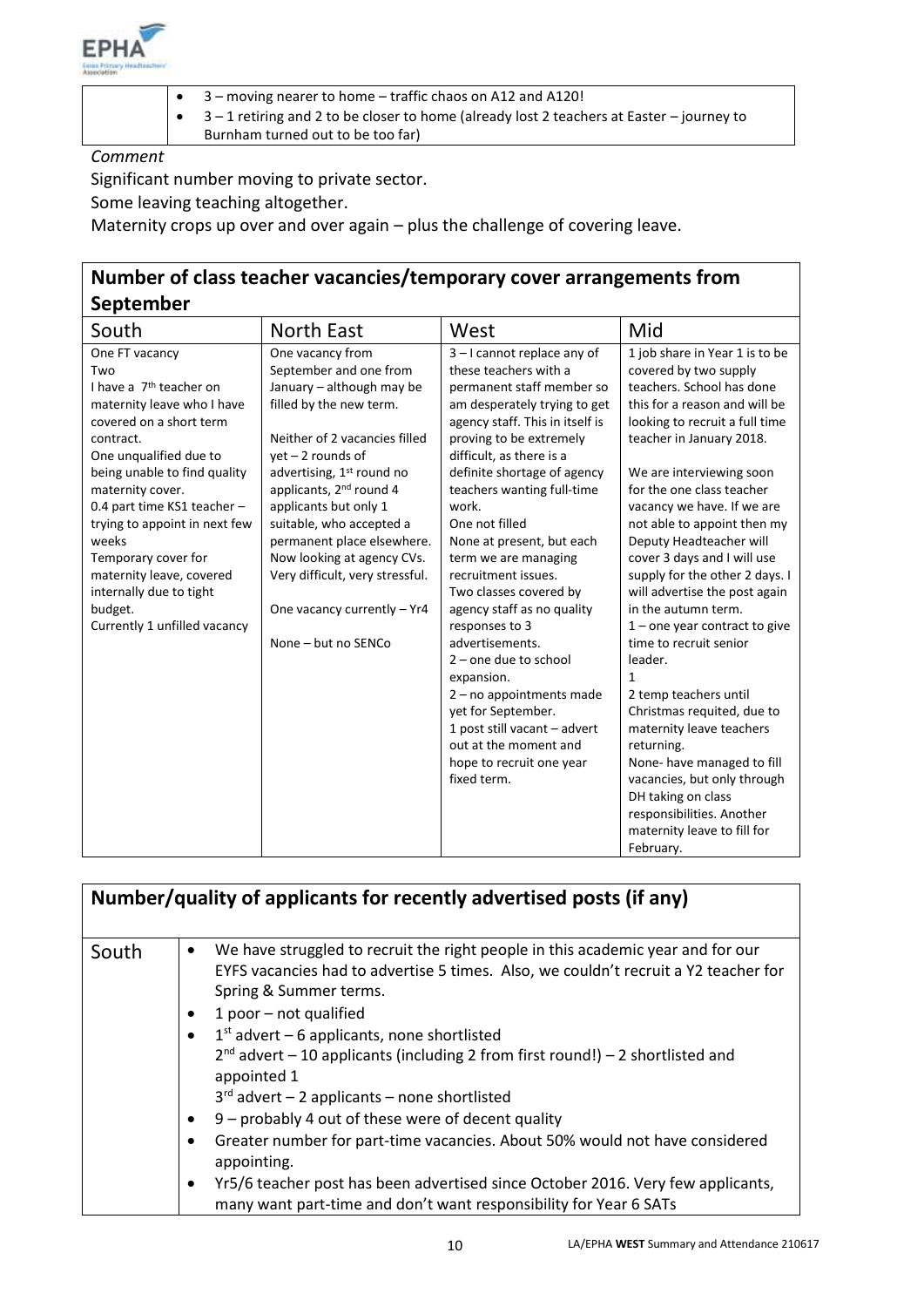

| <b>North</b><br>East | 12 applicants for 2 posts $-8$ were shortlisted and 1 appointed<br>$\bullet$<br>$3 - 1$ leaving teaching to become a surveyor/1 leaving to teach in Malaysia/1<br>٠<br>moving to another school<br>14 for DHT post<br>٠<br>17 applications for co-head vacancy/10 application for mainscale teachers<br>٠<br>9 applied for 3 posts - 4 were interviewed<br>٠<br>5 applicants for 1 post - none appointed<br>٠<br>Good - 9 applicants for headteacher role. 8 applicants for Deputy role. CT was<br>$\bullet$<br>sought after. Other role covered by staff increasing contracts.<br>3 applicants from 5 shortlisted-2 appointed elsewhere before interviews.<br>٠<br>7 applicants invited - 3 to be interviewed, 2 had jobs before interview.<br>٠<br>$4 - 3$ of which were poor<br>٠<br>6 - only 2 worth interviewing.<br>$\bullet$<br>On average, three or four applicants per advertisement. The quality is varied<br>$\bullet$<br>though most candidates are not suitable.<br>Recruited via teaching school - high quality<br>Replaced a teacher for last September - was able to recruit from a good quality<br>٠<br>range of applicants<br>Good initial field but rapidly dwindled as candidates were appointed elsewhere.<br>٠<br>Retained 2 maternity cover teachers on a permanent basis, plus 2 new<br>٠<br>appointments (one from Suffolk)<br>2 applicants for maternity leave - lower quality, one no primary experience/ 6<br>٠<br>applicants for UPKS2 (strong)<br>Around 2 per post - quality variable<br>٠<br>2 applicants - not suitable<br>$\bullet$ |
|----------------------|-----------------------------------------------------------------------------------------------------------------------------------------------------------------------------------------------------------------------------------------------------------------------------------------------------------------------------------------------------------------------------------------------------------------------------------------------------------------------------------------------------------------------------------------------------------------------------------------------------------------------------------------------------------------------------------------------------------------------------------------------------------------------------------------------------------------------------------------------------------------------------------------------------------------------------------------------------------------------------------------------------------------------------------------------------------------------------------------------------------------------------------------------------------------------------------------------------------------------------------------------------------------------------------------------------------------------------------------------------------------------------------------------------------------------------------------------------------------------------------------------------------------------------------------------------------------------|
| West                 | Last advertised post - 2 applicants. Neither were shortlisted<br>$\bullet$                                                                                                                                                                                                                                                                                                                                                                                                                                                                                                                                                                                                                                                                                                                                                                                                                                                                                                                                                                                                                                                                                                                                                                                                                                                                                                                                                                                                                                                                                            |
|                      | 4<br>$\bullet$<br>4 applied $-2$ posts to fill<br>٠<br>15 applicants for assistant HT role - good quality;<br>٠<br>6 applicants for 2 CT roles, 2 were good, luckily! But one Romanian with limited<br>English, 2 without QTS and 1 trapeze artist!!!<br>Very little interest in Headteacher position - very small school so recruiting around<br>L8<br>Just one candidate for one vacancy, the other 2 NQTs applied.<br>٠<br>Recent applicants have been poor. At least 2 interviewed within last 6 months I am<br>$\bullet$<br>unclear about how they have QTS!<br>I have had to advertise 3 times to cover one post. 15 applications over 3 adverts -<br>$\bullet$<br>2 <sup>nd</sup> advert, no applicants at all. Out of 15 candidates 3 were of good quality, the<br>rest either long term supply teachers e.g. have never had a full time job.<br>2 - 1 appointed, 1 NQT with gaps in knowledge at interview.<br>٠<br>8-7 were good, 1 teaching in Vietnam and her application was full of typos!<br>٠<br>Maternity - 3 applicants, quality was medium to low. Teacher who was promoted<br>$\bullet$<br>- appointed our own SCITT student (also ex-TA at the school). We aim to "grow<br>our own" teachers - this has been successful (4 out of 11 teachers recruited this<br>way). Get in there early - offer strong CPD/induction to support career as well the<br>school's needs.<br>Higher number and quality than historically as now we are rated "good". Average<br>٠<br>4 applicants per post.                                                         |
| Mid                  | We had an excellent response for a KS1 Class Teacher advert (March 2017) We<br>٠<br>shortlisted 6 and were able to appoint $2 - 1$ being a fixed term maternity cover.<br>The quality of remaining applications were generally very poor and quality of                                                                                                                                                                                                                                                                                                                                                                                                                                                                                                                                                                                                                                                                                                                                                                                                                                                                                                                                                                                                                                                                                                                                                                                                                                                                                                               |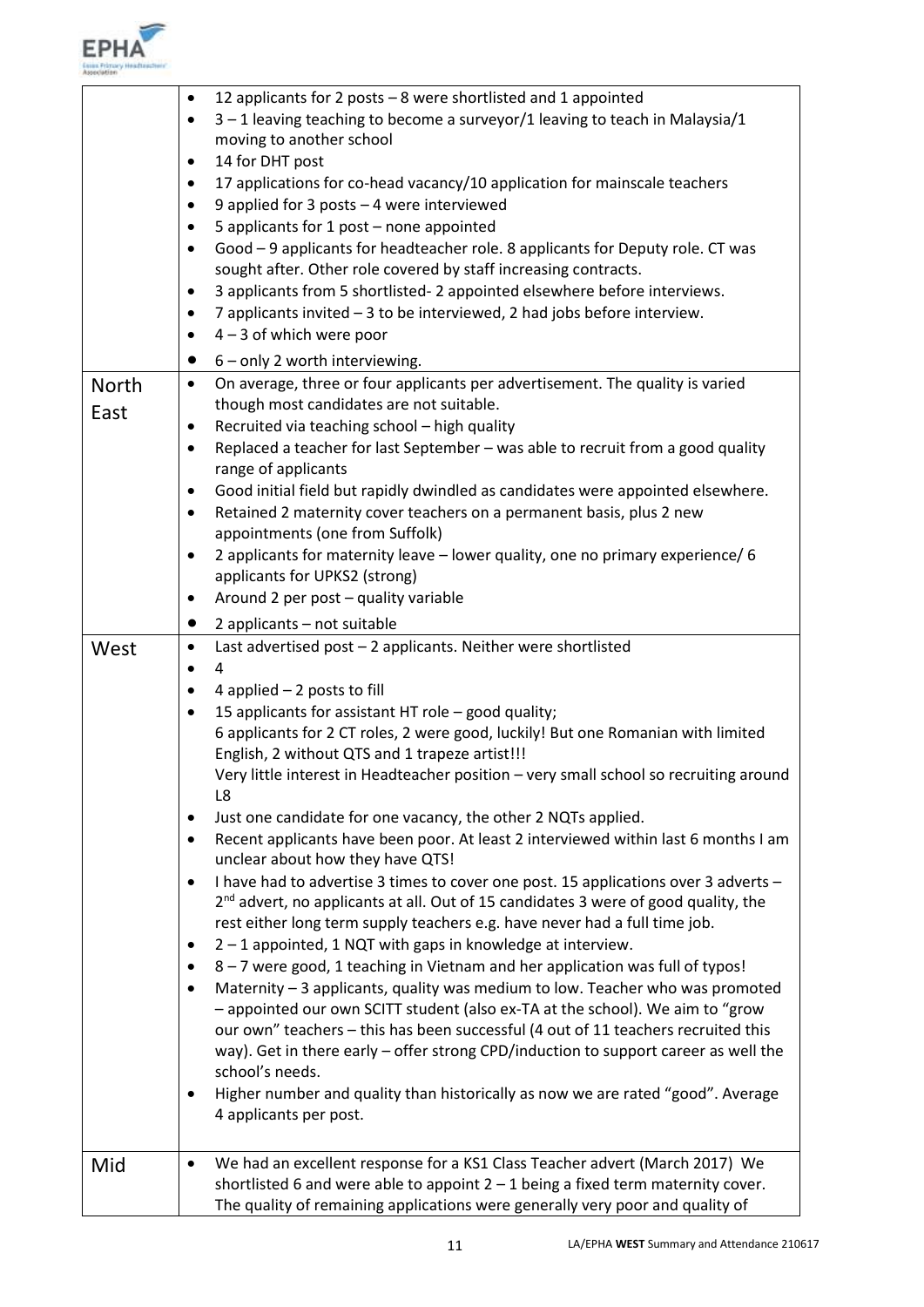

| written references are also becoming a major issue.                                                                                                |
|----------------------------------------------------------------------------------------------------------------------------------------------------|
| 0 <sub>ne</sub>                                                                                                                                    |
| Good quality applicants for some posts but very few in numbers - in one case only                                                                  |
| 1 applicant- shortlisting not really a consideration. Some poor quality applications<br>also received                                              |
| I have, so far, received 3 applications for the advertised KS1/Early Years teacher.<br>One person was not actually a teacher and did not hold QTS. |
|                                                                                                                                                    |
| One of the applicants did not read the advert carefully and thinks it is for an early<br>years co-lead!                                            |
| None of the applicants have requested a show round<br>٠                                                                                            |
| 3 applicants - none shortlisted                                                                                                                    |
| Very poor - only 1 applicant for last advert                                                                                                       |
| 3 applicants for post advertised in February for September - No applicants for one<br>year contract CT                                             |
| No appointments - 6 applicants, all poor.                                                                                                          |
| 14 - generally good NQTs<br>٠                                                                                                                      |
| 10 - but didn't appoint first time and re-interviewed.<br>٠                                                                                        |
| Lots NQT. Very good quality field following SENCo advert.<br>٠                                                                                     |
| First round - 6 applicants, 4 shortlisted, 3 arrived for interview;<br>٠                                                                           |
| Second round - 5 applicants, 3 shortlisted, 2 arrived for interview;                                                                               |
|                                                                                                                                                    |
|                                                                                                                                                    |

### *Comment*

A definite reduction in number of applications.

Many concerns about quality.

A "sellers" market and, in some areas (particulary West) teachers asking for additional money.

| Any R&R strategies which your school/partnership of schools is considering |                                                                                                                                                                                                                                                                                                                                                                             |  |
|----------------------------------------------------------------------------|-----------------------------------------------------------------------------------------------------------------------------------------------------------------------------------------------------------------------------------------------------------------------------------------------------------------------------------------------------------------------------|--|
| South                                                                      | A re-structuring of teaching staff has helped to retain my experienced middle<br>$\bullet$<br>leaders which has aided stability for the school otherwise I could potentially have<br>been losing up to 4 good+ teachers.<br>Now desperate!                                                                                                                                  |  |
|                                                                            | Implemented extra week holiday in October, change of hours to create 1.30 pm<br>$\bullet$<br>finish on Friday afternoon, enabled creation of "leadership Academy" for all staff<br>to focus and accelerate CPD.                                                                                                                                                             |  |
|                                                                            | <b>CPD</b><br>٠<br>Phase-group PPA<br>٠                                                                                                                                                                                                                                                                                                                                     |  |
|                                                                            | Not able to offer enhanced salary due to decreasing budget.<br>٠<br>Early start NQTs<br>Overstaffing when finances allow.<br>٠<br>Fast track EY trainee teacher to reach QTS, enabling her to teach a class full time.<br>٠<br>Early start for new staff.<br>$\bullet$<br>In the process of converting to a MAT with 3 other schools; hopefully this will open<br>$\bullet$ |  |
|                                                                            | up greater opportunities for recruitment.<br>Reducing workload, responsibility and changing roles.<br>Good CPD – middle leader opportunities and training<br>٠                                                                                                                                                                                                              |  |
|                                                                            | Our school endeavours to provide support and shared responsibility to ensure the<br>$\bullet$<br>massive attainment pressure is collective responsibility. We still have our share of<br>melt downs, but as yet no one has left!                                                                                                                                            |  |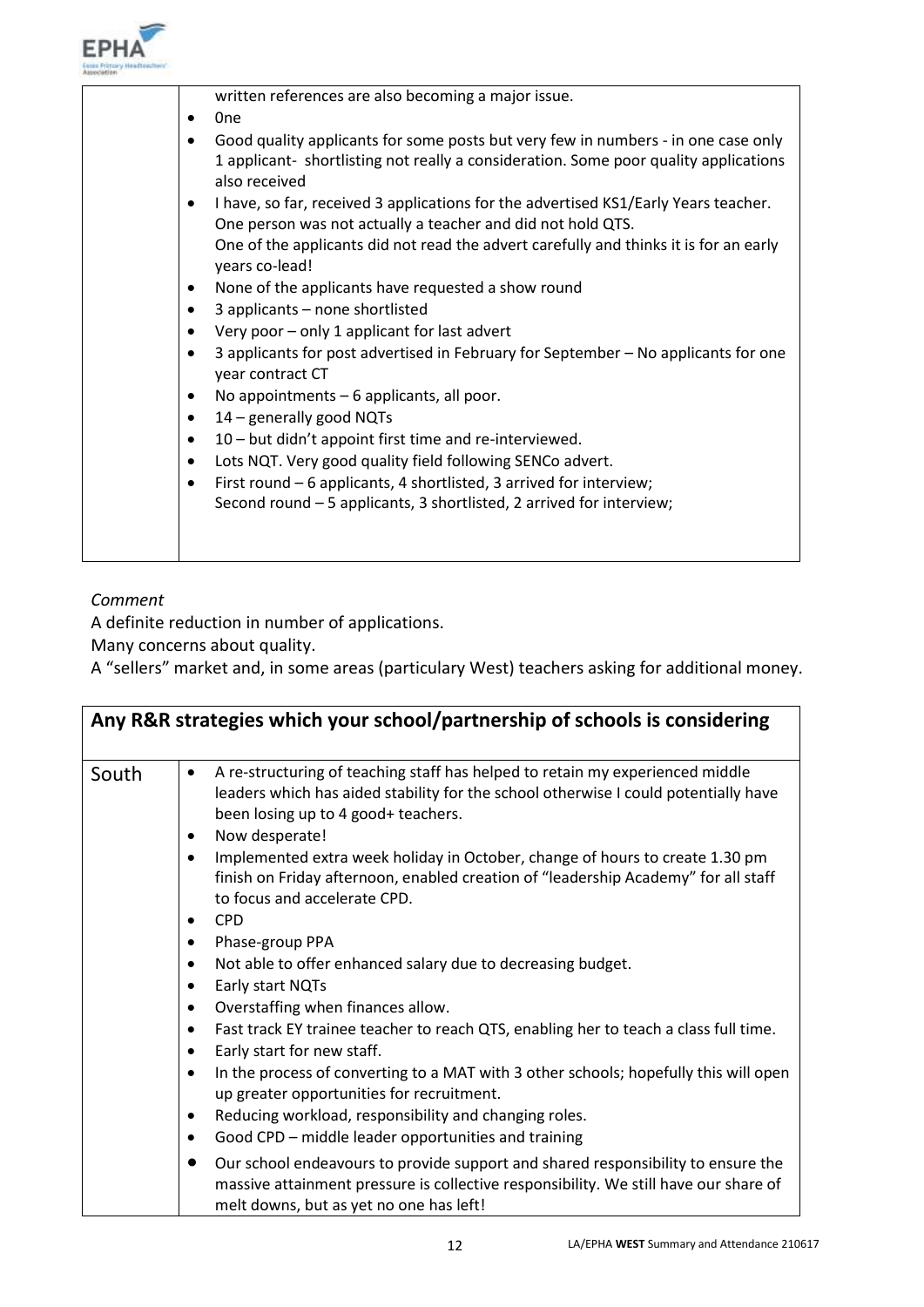

| North | Visits to Ireland for currently unemployed (but already qualified) teachers.<br>٠                                                                                    |  |
|-------|----------------------------------------------------------------------------------------------------------------------------------------------------------------------|--|
| East  | Recruiting staff with potential and investing in supporting and training.                                                                                            |  |
|       | Networking and local intelligence<br>٠                                                                                                                               |  |
|       | Graduate training schools<br>٠                                                                                                                                       |  |
|       | Portable salary<br>٠                                                                                                                                                 |  |
|       | Academy with teachers' pay and conditions/Burgundy Book<br>٠                                                                                                         |  |
|       | Encouraging teachers 3-4 years into teaching with enhancements, areas of<br>٠                                                                                        |  |
|       | responsibility and good quality CPP.                                                                                                                                 |  |
|       | One candidate recruited from an agency.<br>٠                                                                                                                         |  |
|       | Appointing early (before vacancy in one case!)<br>٠                                                                                                                  |  |
|       | Have engaged post maternity leave teachers in the past 2 years<br>٠                                                                                                  |  |
|       | <b>Retention payments</b><br>٠                                                                                                                                       |  |
|       | <b>Step into Teaching</b><br>٠                                                                                                                                       |  |
|       | LSAs on to Pathway to Teaching<br>٠                                                                                                                                  |  |
|       | Maintaining supportive, valuing work life, school's family ethos.<br>٠                                                                                               |  |
|       | <b>Ex-retired teachers</b><br>٠                                                                                                                                      |  |
|       | Over-recruiting has been discussed in past.<br>٠                                                                                                                     |  |
|       | <b>Teach First</b><br>٠                                                                                                                                              |  |
|       | Having trainee teachers/SCITT students<br>٠                                                                                                                          |  |
|       | Graduate LSAs - assessment only route<br>٠                                                                                                                           |  |
| West  | Working with TT training providers<br>$\bullet$                                                                                                                      |  |
|       | Would consider overseas candidates<br>٠                                                                                                                              |  |
|       | Use of R&R payments and for exceptional performance, movement of two places<br>٠                                                                                     |  |
|       | on the MPR                                                                                                                                                           |  |
|       | Part of 2 teaching training partnerships - Homerton/FIPC.<br>٠                                                                                                       |  |
|       | Advertising and taking a risk to appoint for a potential vacancy/overstaffing but<br>٠                                                                               |  |
|       | with financial risk factor                                                                                                                                           |  |
|       | If budget allows, we are considering overstaffing to ensure we have enough<br>٠                                                                                      |  |
|       | teachers to cover all classes                                                                                                                                        |  |
|       | Joint appointments across MATs<br>٠                                                                                                                                  |  |
|       | Offering health care plans to all teachers<br>$\bullet$                                                                                                              |  |
|       | Training more school based route teachers so that we have potential NQTs in                                                                                          |  |
|       | school                                                                                                                                                               |  |
|       | I think any local Deputy heads need to be encouraged into headship in schools<br>٠<br>(especially small schools), particularly as small schools are unable to afford |  |
|       | experienced HTs due to leadership spine.                                                                                                                             |  |
|       | Having students in school in order to appoint (if they are good quality) early on in<br>٠                                                                            |  |
|       | the academic year.                                                                                                                                                   |  |
|       | Sharing a SENCo?<br>٠                                                                                                                                                |  |
|       | We don't have any issues recruiting BUT we write "bonkers" adverts that don't<br>٠                                                                                   |  |
|       | include the usual "outstanding teacher" blurb as we take that for a given! I only                                                                                    |  |
|       | advertise online as I want IT savvy staff and not people having a moan in the                                                                                        |  |
|       | staffroom reading Jobscene!                                                                                                                                          |  |
|       | Use of School Direct salaried trainees to support direct teaching.<br>٠                                                                                              |  |
|       | Working with ITT providers. My DHT is associate lecturer with main aim to recruit<br>٠                                                                               |  |
|       | talented teachers.                                                                                                                                                   |  |
|       | Developing ITT.<br>٠                                                                                                                                                 |  |
|       | Partnership with other schools.<br>٠                                                                                                                                 |  |
|       |                                                                                                                                                                      |  |
| Mid   | I am also employing one of part-time teachers to lead on pupil premium<br>٠                                                                                          |  |
|       | interventions next year.                                                                                                                                             |  |
|       | Early communication with students - supporting students - 'growing our own'<br>٠                                                                                     |  |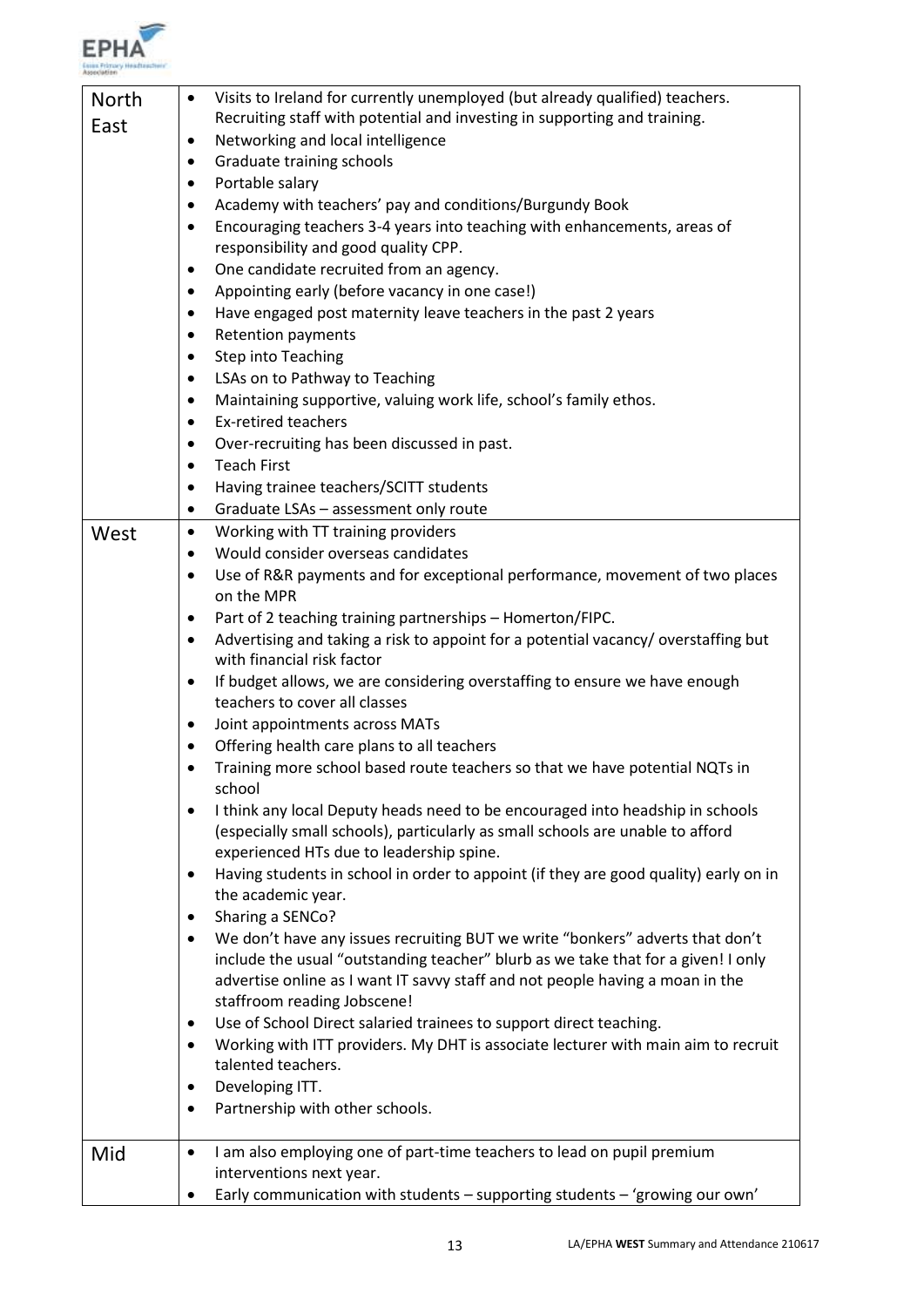

|  | Considering temporary TLR for teachers in school to do a specific piece of work<br>٠<br>linked to their area of responsibility. |
|--|---------------------------------------------------------------------------------------------------------------------------------|
|  |                                                                                                                                 |
|  | Staff wellbeing and team building sessions.<br>$\bullet$                                                                        |
|  | The teacher who relocated to Norfolk in December was given PPA time on Friday<br>$\bullet$                                      |
|  | afternoon, allowing her to leave at 12 noon on Friday to travel home.                                                           |
|  | Advertising through Facebook and Youtube<br>$\bullet$                                                                           |
|  | Joining a MAT to offer more school promotion pathways.<br>$\bullet$                                                             |
|  | Childcare vouchers.<br>$\bullet$                                                                                                |
|  | PD programme.<br>٠                                                                                                              |
|  | Restructuring TA posts.<br>$\bullet$                                                                                            |
|  | <b>SCTT</b><br>$\bullet$                                                                                                        |
|  | "Grow your own" into roles etc<br>$\bullet$                                                                                     |
|  | RQT programme<br>$\bullet$                                                                                                      |
|  | We rely on agencies.<br>$\bullet$                                                                                               |
|  | Sharing of contacts between partnerships.<br>$\bullet$                                                                          |
|  | Considering taking UQT and supporting through training.<br>$\bullet$                                                            |
|  | Have already paid an external company to help with recruitment, but so far to no<br>٠                                           |
|  | avail.                                                                                                                          |
|  |                                                                                                                                 |
|  |                                                                                                                                 |

## **Which, if any, of the initiatives of the recruitment & retention group have you engaged with/are you aware of?**

| -- - - - <del>-</del><br>-0                                     | <b>Yes</b>                                                                                                                                                                                                                                                                     | <b>No</b> |
|-----------------------------------------------------------------|--------------------------------------------------------------------------------------------------------------------------------------------------------------------------------------------------------------------------------------------------------------------------------|-----------|
| Communications<br>strategy to promote<br>Essex jobs             | 10                                                                                                                                                                                                                                                                             | 87        |
| Overseas recruitment                                            | 12<br>However, not required<br>Overseas did not remain after initial<br>vear<br>But did not help fill vacancy.                                                                                                                                                                 | 85        |
| Affordable housing                                              | 3<br>Didn't really help due to family needs                                                                                                                                                                                                                                    | 94        |
| <b>North East Essex</b><br>(Coast2Coast)<br>recruitment service | $\overline{0}$                                                                                                                                                                                                                                                                 | 98        |
| <b>Support for Recently</b><br>Qualified teacher groups         | 13<br>Craig Duncan's 2-4 group begins in<br>September for the Dengie schools.                                                                                                                                                                                                  | 84        |
| <b>Return to Teaching</b><br>programme                          | 9<br>Met a few possible candidates through<br>the Return to Teaching programme,<br>but none wanted full time.<br>It has been good to link my "recently<br>qualified" teachers with other<br>colleagues in the area, as a supportive<br>link.<br>But did not help fill vacancy. | 88        |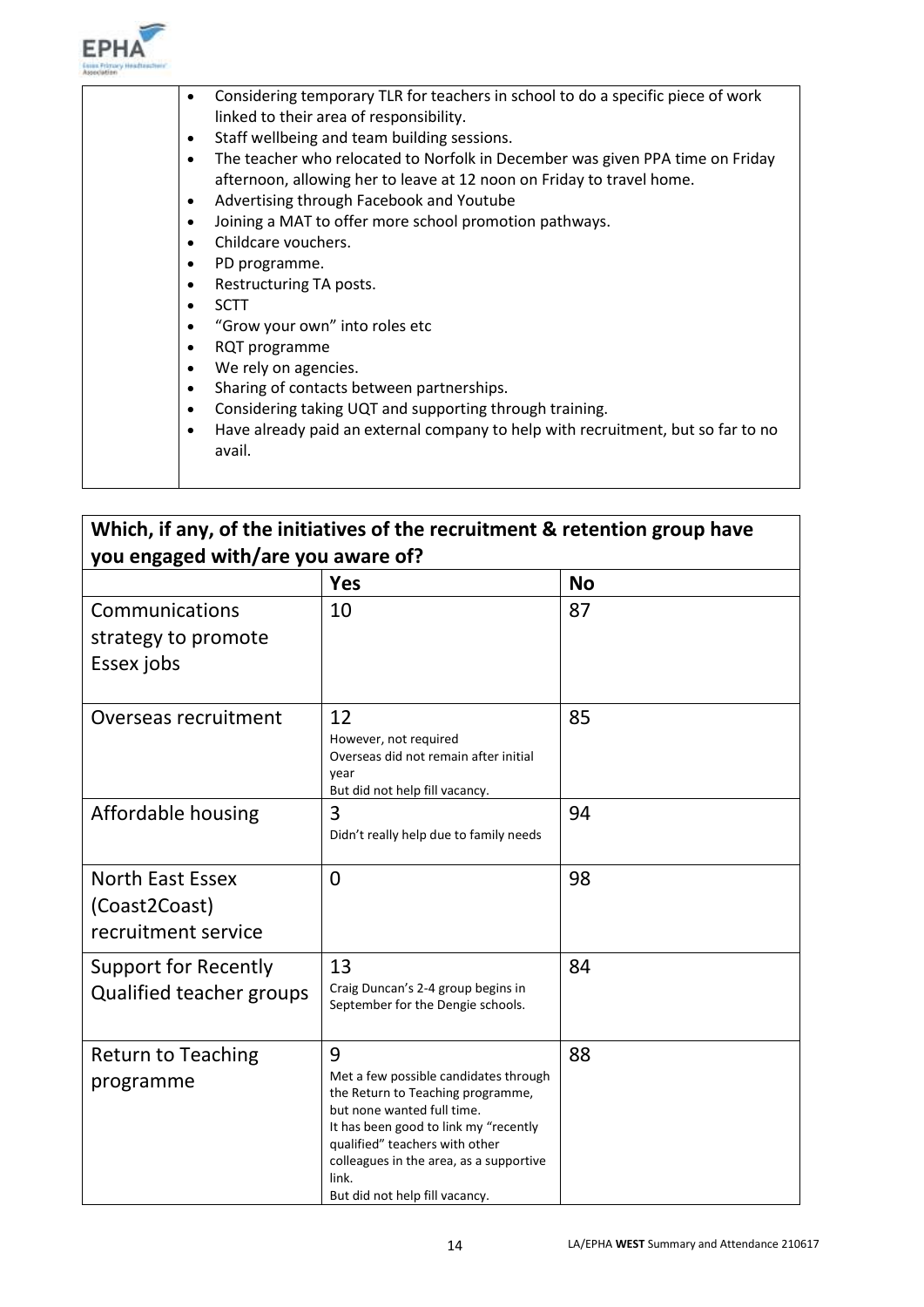

| AirSupply                                                              | Saw the presentation but not using                                                                                                                                                | 97 |
|------------------------------------------------------------------------|-----------------------------------------------------------------------------------------------------------------------------------------------------------------------------------|----|
| Heads in Waiting<br>programme                                          | 8<br>I am a "graduate" of the Heads in<br>Waiting programme! It was the boost I<br>needed in going forward for Headship<br>$-$ brilliant!<br>Preparing DHT as succession planning | 90 |
| Retention ideas from<br>"Top tips for retaining<br>your best teachers" | 6                                                                                                                                                                                 | 92 |

#### Comment

Disappointing uptake of strategies – lack of awareness, not applicable to primary in many cases, and insufficient focus on retention.

## **What, if any, has the impact been for your school?**

*Most answered this as a general comment about the impact of recruitment difficulty, rather than the use of the above strategies.*

We appointed our last SCITT placement student on a full time contract.

None of the above. The issue (recruitment) has been slow to affect this school but we are now finding we need to address this more assertively.

Parental concerns over lack of consistency in teachers (4 teachers on maternity and one long term sick since September 2016).

Much less choice – back in 2012 I had 56 applicants for CT roles. Difficult to recruit to fixed term posts e.g. maternity cover

I've been aware of almost all of the above. We were attracting people to the school but we had to wait to get the quality of candidate we were looking for.

Always manage to recruit, but the quality of some NQTs is questionable and I am in dialogue with SCITT to improve the standard of teachers leaving training, particularly in basic classroom skills

There has been a huge time commitment for leadership team in recruiting staff. This is particularly difficult due to the school's geographical location. There is a considerable amount of new housing and schools with growing roles - Two areas in close proximity offer Outer Fringe payments as part of salary package.

Need to revisit many areas of school practice and policies with staffing changes

Poor transition for pupils. Parents worried. Time and money recruiting.

RQTs appreciated support and network. Praise notes for staff has improved morale.

Disastrous. Recruitment and retention is the worst I have seen it in all my teachers in leadership. We are constantly being trumped by schools in the nearby London boroughs of Waltham Forest and Redbridge who can offer more financial inducements than us. Also, there is the growing unwelcomed trend of some schools actively trying to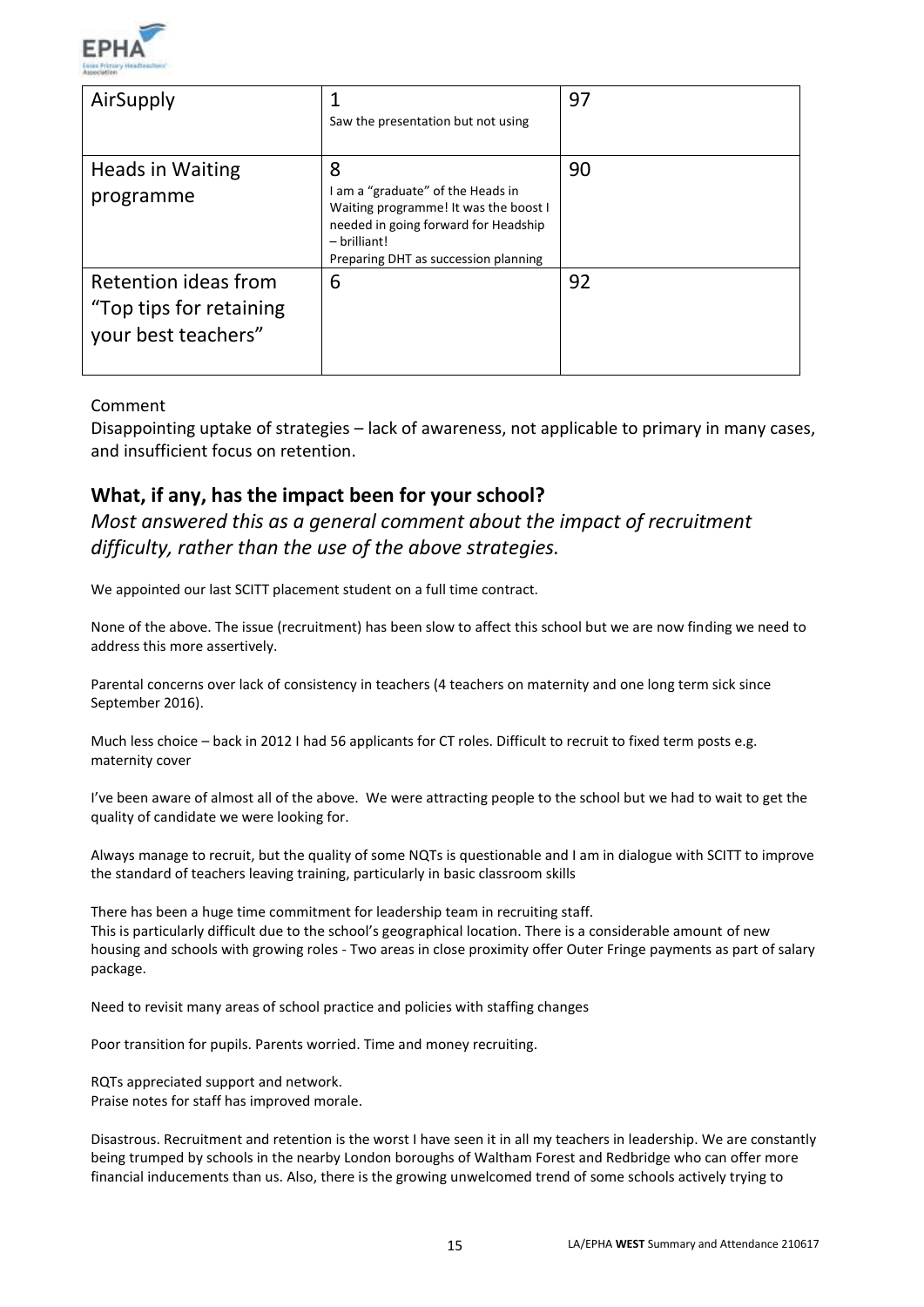

poach teachers from other schools by contacting them to try to induce them to leave. This is not only unprofessional and immoral, but causing great instability amongst our workforce.

Possible use of overseas recruitment – updating of our Home Office Licence to sponsor potential teachers

Would not use Airsupply – not yet credible, no previous history and, if the EPHA presentation was anything to go by, poor.

Overseas agencies – have used these before in a bid to recruit staff, however was badly let done by one and their practice. In spite of appointing a teacher (via Skype interview) and emailing the firm etc the teacher continued to accept interviews (unbeknown to me) and several weeks later declined the job offer which left me in an even worse position with little time to recruit in the latter stages of the summer term. Therefore I am very nervous about using these in the future.

Continue to look for ways to recruit effectively and attract good candidates. To retain quality staff is key – however, budget restraints plus the size/capacity of the school also affects what can be offered (aspiration and desire do not always match with the reality of the situation).

This current academic year was the most difficult I have experienced in recruiting quality staff. We had to use additional EYFS Nursery experienced staff to cover the lack of teacher in the Nursery and had to resort to using one of our HLTAs in our Year 2 class (with support from the KS1 Phase Leader). A very difficult year! Staff were fully aware of what was happening and how difficult it was to recruit and we were all agreed we didn't just want to take someone because they had a piece of paper that said they were a qualified teacher.

Although formal advertisement has generated adequate interest, I believe that more proactive and creative recruitment activities have been more impactful. Speaking to parents about vacancies and gaps in support have been at the forefront of our recruitment drive as has professional networking locally. Budget constraints decimate the possibility of remunerating colleagues according to their impact on the school. However, REAch2 (world-class) CPD and the supportive, collaborative focus of a Visible Learning School have been instrumental in convincing potential colleagues that Kirby is worthwhile in investing in.

Funding retention Succession planning (#growyourown!) Central advertisement of potential vacancy.

When recently recruiting we contacted various agencies, Graham Lancaster re the overseas teaching initiative, teacher training providers and obtained the list of teachers on the return to teaching programme.

As part of TEIG R&R is a standing item on the agenda. Have worked with Tendring District Council. As the TTraining course at TEC is able to take more students, that should help.

Very understaffed during inspection of 2015, fully staffed in 2016/2017 – inspection grade 3 in 2015, high grade 2 in 2017.

SCITT programme has provided good quality applicants.

Engaging with SCITT. Encouraging TAs to train.

As you can imagine, huge (this was a school losing 6 out of 9 teachers). Lots of uncertainty (esp expecting Ofsted). Issues around subject leadership, in-school expertise. Also perception of parents, lots of gossip, think there is a big problem.

We continue to engage and work with Essex Teacher Training, we have 2 students for next academic year. One of our newly appointed teachers for September is our current student.

Current NQT and Beyond NQT programmes show commitment to candidate.

Two classes have had long term supply teachers for a term/half term – impacting on progress and attainment as well as behaviour.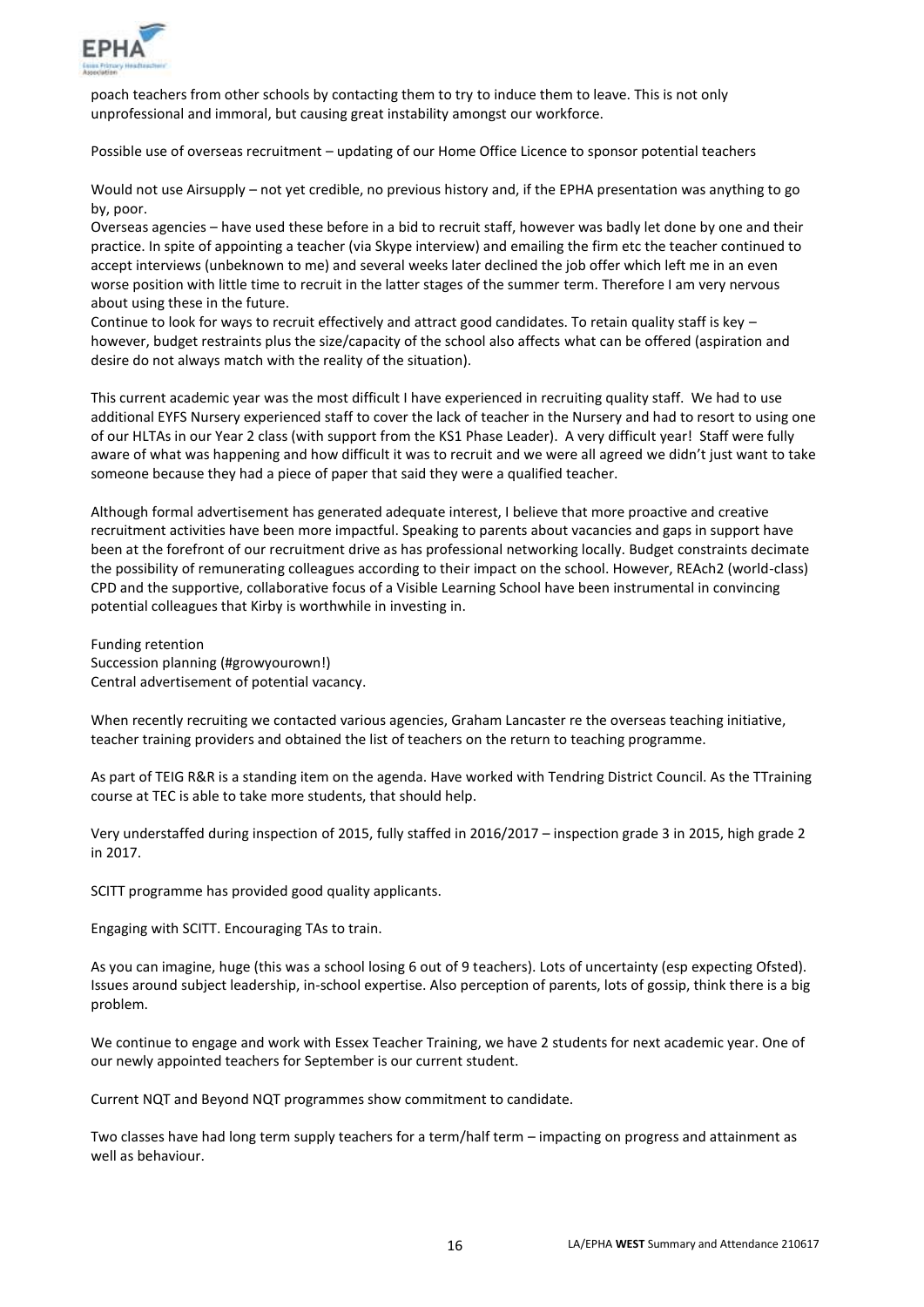

Posts covered this academic year by agency staff. EYFS post at one school had to resort to agency teacher (lovely but recently acquired English speaker meant that phonics were interesting!). Replaced after some time of searching by good quality part-time staff who had recently left an Essex schools as disillusioned but experienced teachers, highly effective in my opinion. IMPACT – Ofsted inspection in January 2017 highlighted EYFS as a key issue. Parental confidence low and children obviously unsettled, but remarkably resilient to change.

Build culture so all systems are clear and have purpose.

Links to ITT had been strong across federation but placements are not coming through.

Development of roles (like SENCo) that could be shared across schools.

Retention of staff. Being part of a MAT has also helped as staff can move within which also helps professional development.

No impact from these strategies.

## **What would you like the Recruitment and Retention strategy group to focus on in the future?**

| South | One of my biggest issues is the quality of teachers coming out of ITT; they are generally<br>$\bullet$<br>not well prepared for working in a school like ours.<br>No idea! But there are no suitable candidates applying.<br>$\bullet$<br>To be honest, I really am not sure. I knew about all but one resignation in March so did<br>$\bullet$<br>not have too many issues recruiting (I think I was lucky!).<br>Recruiting and retaining LSAs to work with children with SEMH is a real issues for us -<br>$\bullet$<br>even more than retaining teachers.<br>To focus on NQTs and supporting them not only in their 1 <sup>st</sup> but also 2 <sup>nd</sup> year to help<br>$\bullet$<br>retention. (Suggested by a number of respondents)<br>Alternatives to teacher pay and conditions.<br>$\bullet$<br>Continue doing the positive work for us. Very grateful.<br>$\bullet$<br>Looking at the root cause of all the dissention, unease and depression - so that we can<br>$\bullet$<br>then look at strategies to overcome and report those reasons directly to government,<br>who seem to be completely oblivious to the real picture and causes. |
|-------|-----------------------------------------------------------------------------------------------------------------------------------------------------------------------------------------------------------------------------------------------------------------------------------------------------------------------------------------------------------------------------------------------------------------------------------------------------------------------------------------------------------------------------------------------------------------------------------------------------------------------------------------------------------------------------------------------------------------------------------------------------------------------------------------------------------------------------------------------------------------------------------------------------------------------------------------------------------------------------------------------------------------------------------------------------------------------------------------------------------------------------------------------------------|
|       | Perhaps a pool of close quality "seconds" following interviews in a local area.<br>$\bullet$                                                                                                                                                                                                                                                                                                                                                                                                                                                                                                                                                                                                                                                                                                                                                                                                                                                                                                                                                                                                                                                              |
| North | How to make your school advert stand out in Jobscene.<br>$\bullet$                                                                                                                                                                                                                                                                                                                                                                                                                                                                                                                                                                                                                                                                                                                                                                                                                                                                                                                                                                                                                                                                                        |
| East  |                                                                                                                                                                                                                                                                                                                                                                                                                                                                                                                                                                                                                                                                                                                                                                                                                                                                                                                                                                                                                                                                                                                                                           |
|       | Strategies to promote Essex.<br>٠                                                                                                                                                                                                                                                                                                                                                                                                                                                                                                                                                                                                                                                                                                                                                                                                                                                                                                                                                                                                                                                                                                                         |
|       | Helping experienced LSAs (without a degree) to study for teaching qualifications.<br>$\bullet$                                                                                                                                                                                                                                                                                                                                                                                                                                                                                                                                                                                                                                                                                                                                                                                                                                                                                                                                                                                                                                                            |
|       | <b>Quality teacher recruitment</b><br>$\bullet$                                                                                                                                                                                                                                                                                                                                                                                                                                                                                                                                                                                                                                                                                                                                                                                                                                                                                                                                                                                                                                                                                                           |
|       | Pathways - high quality applicants, use as LSA for first year.<br>$\bullet$                                                                                                                                                                                                                                                                                                                                                                                                                                                                                                                                                                                                                                                                                                                                                                                                                                                                                                                                                                                                                                                                               |
| West  | To continue to seek / find ways of providing incentives for candidates to locate to the<br>$\bullet$                                                                                                                                                                                                                                                                                                                                                                                                                                                                                                                                                                                                                                                                                                                                                                                                                                                                                                                                                                                                                                                      |
|       | area and stay for the longer term                                                                                                                                                                                                                                                                                                                                                                                                                                                                                                                                                                                                                                                                                                                                                                                                                                                                                                                                                                                                                                                                                                                         |
|       | We trained an Essex ITT student in school this year. He was very happy working with us,<br>$\bullet$                                                                                                                                                                                                                                                                                                                                                                                                                                                                                                                                                                                                                                                                                                                                                                                                                                                                                                                                                                                                                                                      |
|       | but he had to seek an appointment elsewhere due to the high cost of living in this area.                                                                                                                                                                                                                                                                                                                                                                                                                                                                                                                                                                                                                                                                                                                                                                                                                                                                                                                                                                                                                                                                  |
|       | It is difficult to make a suggestion, as so many of the current problems stem from a lack<br>$\bullet$                                                                                                                                                                                                                                                                                                                                                                                                                                                                                                                                                                                                                                                                                                                                                                                                                                                                                                                                                                                                                                                    |
|       | of pay progression for teachers. Whilst this continues, they will leave the profession in                                                                                                                                                                                                                                                                                                                                                                                                                                                                                                                                                                                                                                                                                                                                                                                                                                                                                                                                                                                                                                                                 |
|       | droves or go to the highest bidder which is already taking place.                                                                                                                                                                                                                                                                                                                                                                                                                                                                                                                                                                                                                                                                                                                                                                                                                                                                                                                                                                                                                                                                                         |
|       | Encouraging more highly skilled people into the profession.<br>$\bullet$<br>Addressing workload issues to support retention.<br>$\bullet$                                                                                                                                                                                                                                                                                                                                                                                                                                                                                                                                                                                                                                                                                                                                                                                                                                                                                                                                                                                                                 |
|       |                                                                                                                                                                                                                                                                                                                                                                                                                                                                                                                                                                                                                                                                                                                                                                                                                                                                                                                                                                                                                                                                                                                                                           |
|       | More training places.<br>$\bullet$<br>$\bullet$                                                                                                                                                                                                                                                                                                                                                                                                                                                                                                                                                                                                                                                                                                                                                                                                                                                                                                                                                                                                                                                                                                           |
|       | Headship shortage a huge worry.                                                                                                                                                                                                                                                                                                                                                                                                                                                                                                                                                                                                                                                                                                                                                                                                                                                                                                                                                                                                                                                                                                                           |
|       | When you get good staff - focusing on retention as there is not enough money for UPS<br>$\bullet$<br>scales, promotions etc                                                                                                                                                                                                                                                                                                                                                                                                                                                                                                                                                                                                                                                                                                                                                                                                                                                                                                                                                                                                                               |
|       | Looking at attracting NQTs to Essex by offering incentives. We had a candidate who was<br>$\bullet$                                                                                                                                                                                                                                                                                                                                                                                                                                                                                                                                                                                                                                                                                                                                                                                                                                                                                                                                                                                                                                                       |
|       | asking for £7,000 more than we offered because that's what she was paid in her current<br>LA (incentives offered).                                                                                                                                                                                                                                                                                                                                                                                                                                                                                                                                                                                                                                                                                                                                                                                                                                                                                                                                                                                                                                        |